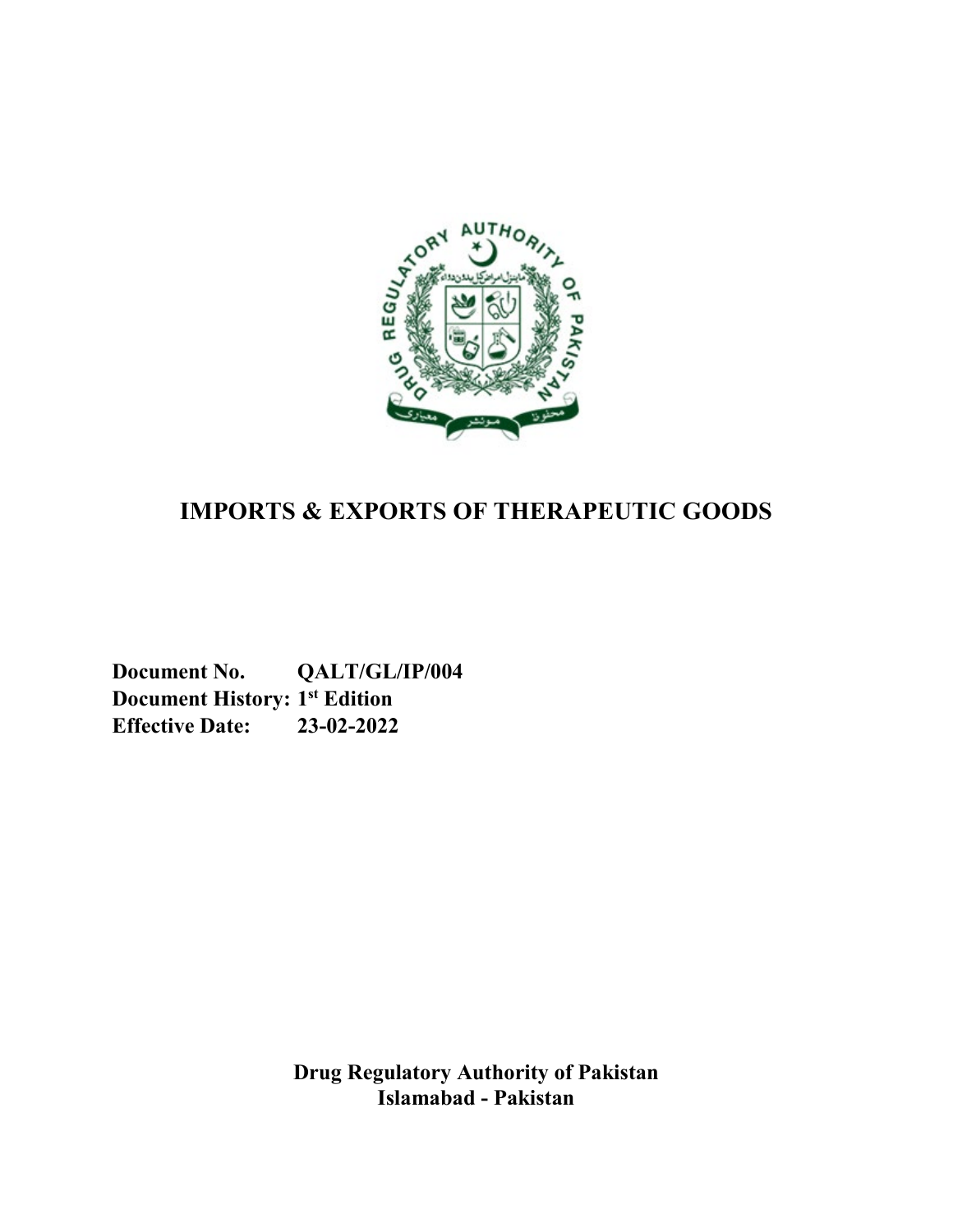

### <span id="page-1-0"></span>**1. HISTORY**

This is the first edition of these guidelines.

# <span id="page-1-1"></span>**2. APPLICATION – (Guidelines for Industry)**

This document applies to the manufacturers, importers and individuals or organizations that intends to import or exports of human and veterinary therapeutic goods. These guidelines are intended to aid following :-

- i. Importers and manufacturer of therapeutic goods;
- ii. Health care professionals or investigators of clinical trials;
- iii. Hospitals/Government institutions/ non-Government organizations/trust etc.

### <span id="page-1-2"></span>**3. PURPOSE**

This guidance document is aimed at provision of an overview of the requirements, procedures and best practices for imports and exports in compliance with the legal and regulatory requirements for all therapeutic goods including finished pharmaceutical and biological drug products, active pharmaceutical ingredients (APIs) and drug substances (DS), Medical Devices, and Health & OTC Product (e.g. nutraceuticals, herbals, ayurvedic and homeopathic products, biochemic and Chinese products) and their raw materials.

This document is intended to provide an outline of the requirements for importing and exporting therapeutic goods for commercial purposes, as well as for bringing therapeutic goods for hospital/intuitional use or personal uses. These guidelines are meant to:-

- $\checkmark$  Outline the requirements and documentation for import and export of therapeutic goods
- $\checkmark$  Determine the eligibility; who can import or export therapeutic goods
- $\checkmark$  Elaborate procedure adopted by DRAP for verification and port clearance
- $\checkmark$  Describe the responsibilities of the entities involved in import and export

However, this document only emphasis on the requirements under the drug regulatory framework implemented by DRAP. Nevertheless, therapeutic goods are also subjected to additional statutory requirements enforced by other acts/regulations/conventions, such as the Custom Act, 1969, and control of Narcotics Act, 1997 etc., which are also required to be followed.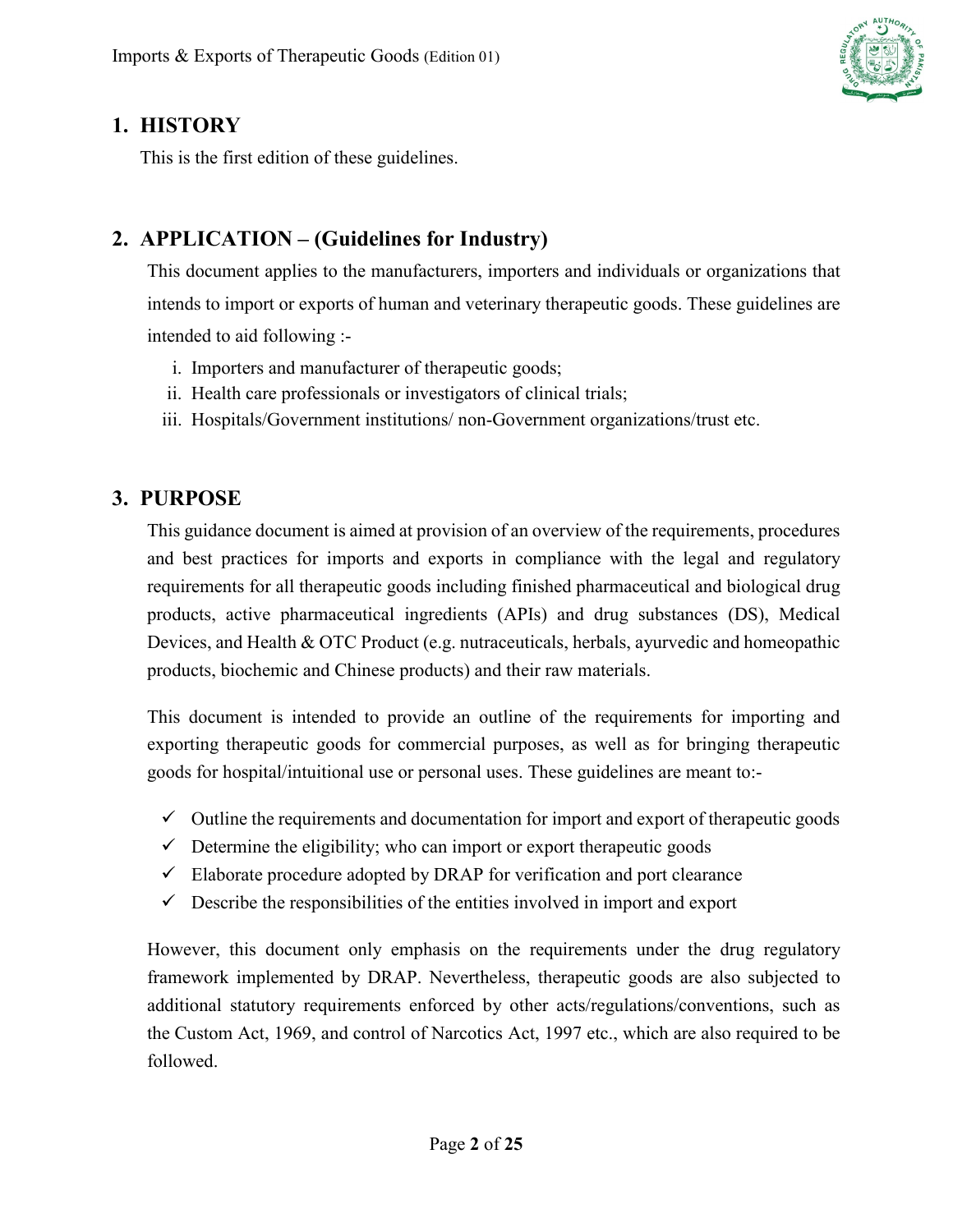

### **TABLE OF CONTENTS**

| 1.  |      |                                                                                |  |
|-----|------|--------------------------------------------------------------------------------|--|
| 2.  |      |                                                                                |  |
| 3.  |      |                                                                                |  |
| 4.  |      |                                                                                |  |
| 5.  |      |                                                                                |  |
| 6.  |      |                                                                                |  |
| 7.  |      |                                                                                |  |
| 8.  |      |                                                                                |  |
|     |      |                                                                                |  |
| 9.  |      |                                                                                |  |
|     | 9.1. | Import of Pharmaceutical Raw Materials and Drug Substance of Biologicals :- 15 |  |
|     | 9.2. |                                                                                |  |
|     | 9.3. | Import of Small Quantities of Drugs for Clinical Trial, Test and Analysis:  17 |  |
|     | 9.4. | Import of Un-registered/Unavailable Drugs by Hospitals/Institutions:-  18      |  |
|     | 9.5. |                                                                                |  |
|     | 9.6. |                                                                                |  |
|     |      |                                                                                |  |
| 10. |      |                                                                                |  |
| 11. |      | <b>IMPORT OF ALTERNATIVE MEDICINES AND HEALTH PRODUCTS:  20</b>                |  |
|     |      |                                                                                |  |
| 12. |      | <b>EXPORT OF PHARMACEUTICAL AND BIOLOGICAL DRUGS  21</b>                       |  |
|     |      |                                                                                |  |
|     |      |                                                                                |  |
|     |      |                                                                                |  |
| 13. |      |                                                                                |  |
| 14. |      | <b>EXPORT OF ALTERNATIVE MEDICINES AND HEALTH PRODUCTS 22</b>                  |  |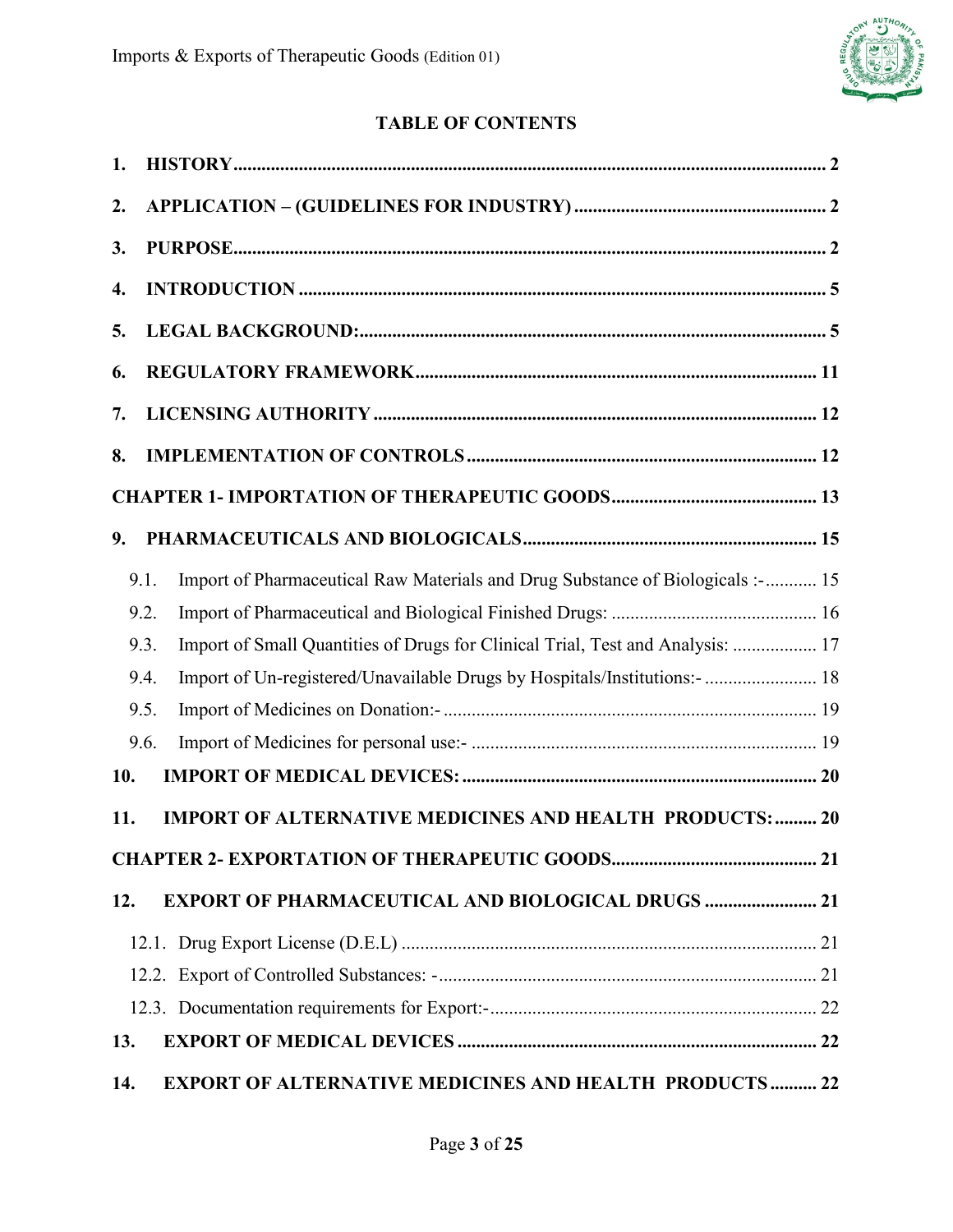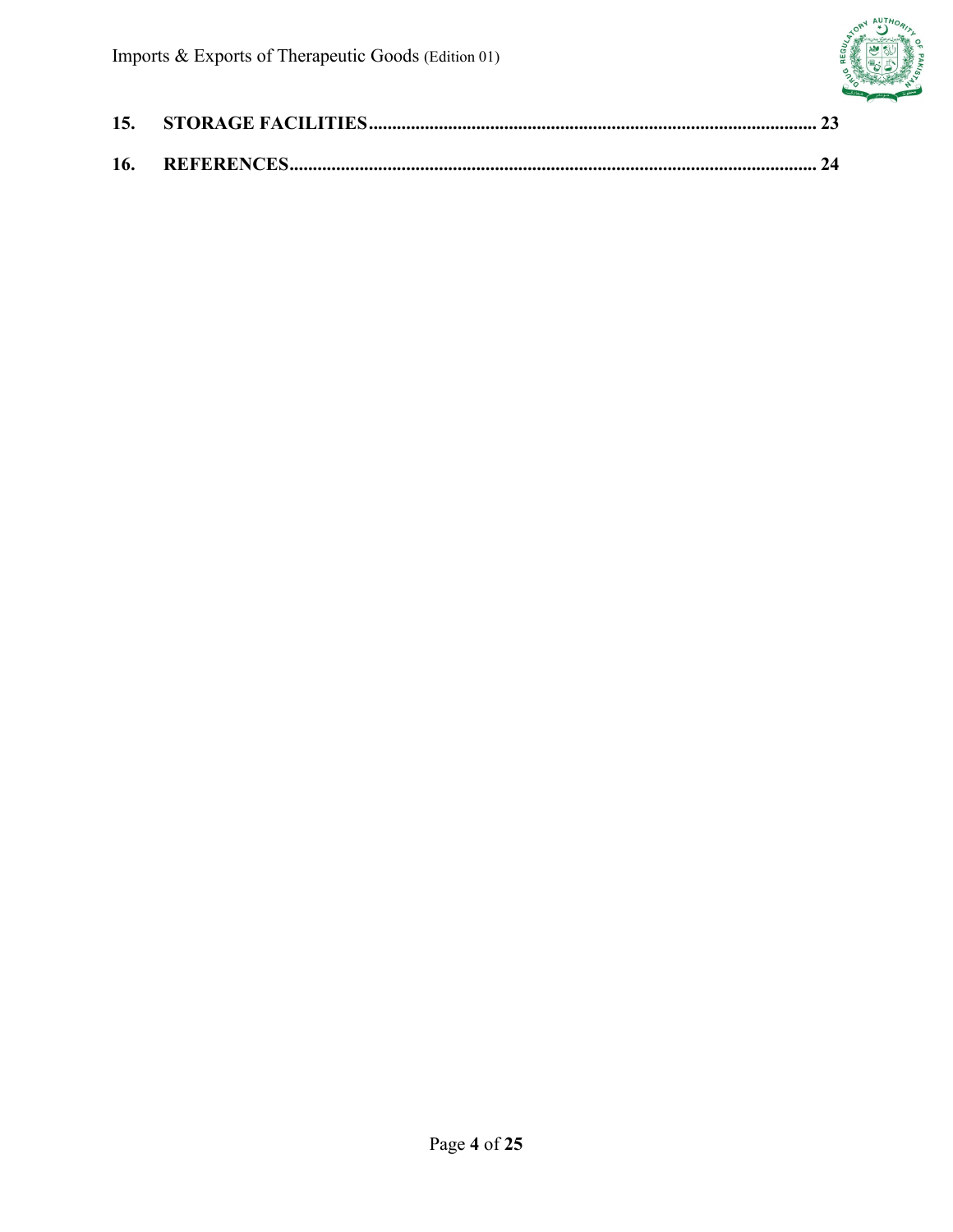

### <span id="page-4-0"></span>**4. INTRODUCTION**

Drug Regulatory Authority of Pakistan (DRAP) is responsible for ensuring that therapeutic goods approved and available in market for the people of Pakistan must meet the prescribed standards of quality, safety and efficacy. DRAP has a regulatory oversight on imports of all type of therapeutic goods to determine whether they are permittable in accordance with the applicable drug laws and may refuse their entry in case of noncompliance to the regulatory requirements. These regulatory controlled are applied to prevent the infiltration of substandard and suspected falsified medicine into the supply system and to assure the access to standard quality therapeutic goods.

Infiltration of substandard and suspected falsified therapeutic goods poses serious threats for public health. In order to cope this challenge, DRAP in collaboration with the Custom Authorities, Drug Control Organizations (DCO) and Health Departments of Provincial Governments, has deployed administrative and regulatory controls to safeguard public health, aimed at ensuring that therapeutic goods are in conformity with all particulars with the relevant registration / enlistment holder (marketing authorization) and remain secure within the licensed distributors and retail outlets throughout the supply chain.

The main objective of these guidelines is to provide an overview of legal and regulatory requirements to importers and exporters of therapeutic goods, enabling them to comply with the applicable drug laws on import and export of therapeutic goods.

### <span id="page-4-1"></span>**5. LEGAL BACKGROUND:**

In addition to Pakistan Custom (Federal Board of Revenue), DRAP regulates the import and exports of therapeutic goods in collaboration with other responsible organizations. The Drug Regulatory Authority of Pakistan is mainly responsible to implement the relevant drug laws applicable for regulation of import and exports of therapeutic goods. The legal framework is established under the enabling provisions of following legal statutes (including but not limited  $to$ :-

- i). The DRAP Act, 2012
- ii). The Drugs Act, 1976
- iii). The Drugs (Import & Export) Rules, 1976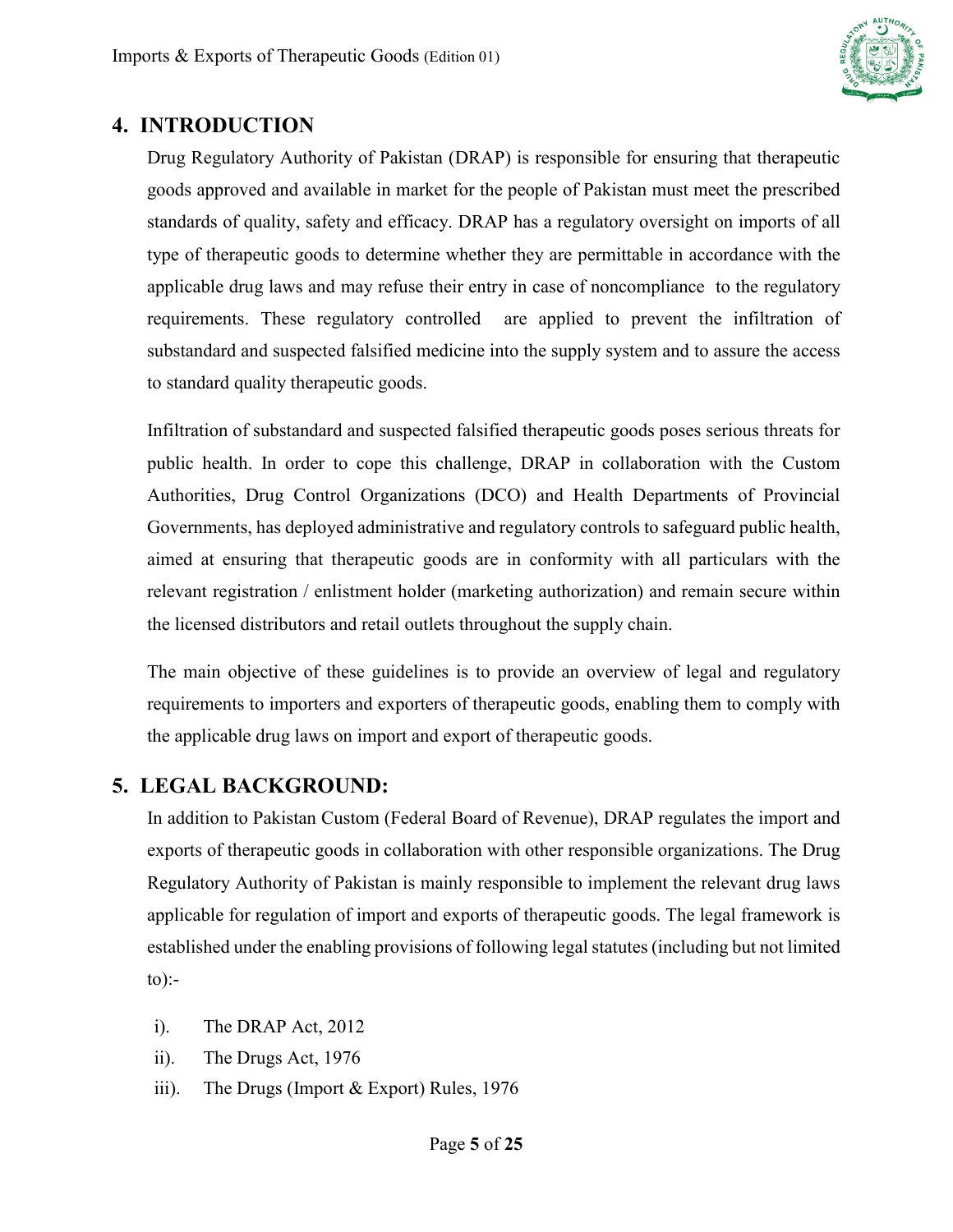

- iv). The Medical Devices Rules, 2017
- v). The Alternative Medicines & Health Products (Enlistment) Rules, 2014

Similarly, the information related to the legal and regulatory requirement of custom authorities are available on their [website.](https://www.fbr.gov.pk/customs/51149/131168)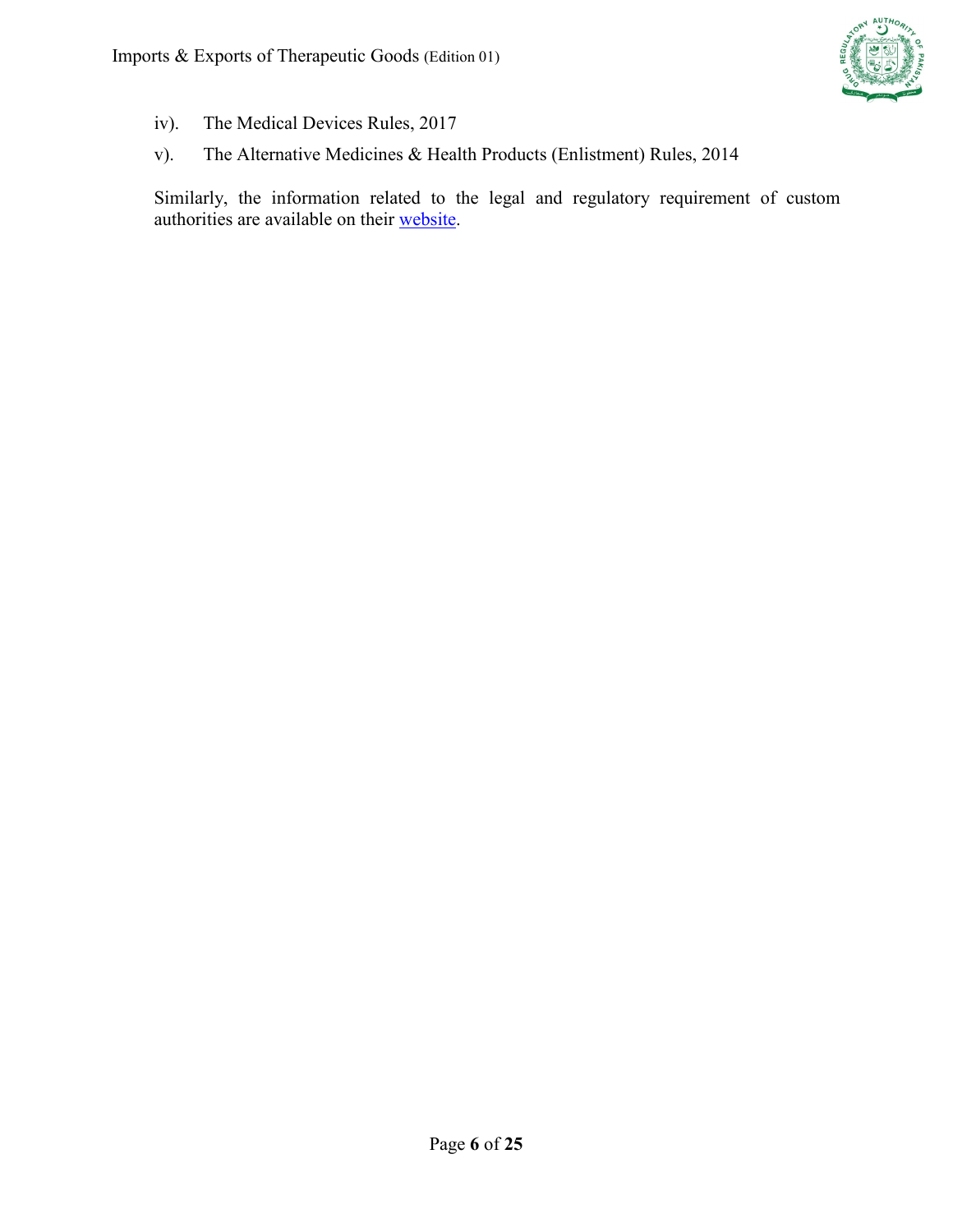

### **GLOSSARY**

#### **Acronyms**

| <b>API</b>      | <b>Active Pharmaceutical Ingredients</b>          |
|-----------------|---------------------------------------------------|
| <b>BE&amp;R</b> | Biological Evaluation & Research Division         |
| cGMP            | <b>Current Good Manufacturing Practice</b>        |
| <b>CoPP</b>     | Certificate of Pharmaceutical Product             |
| <b>CTD</b>      | Common Technical Document.                        |
| <b>DRAP</b>     | Drug Regulatory Authority of Pakistan             |
| <b>DML</b>      | Drug Manufacturing License                        |
| <b>DS</b>       | Drug Substance                                    |
| <b>EEC</b>      | <b>Enlistment Evaluation Committee</b>            |
| <b>FDP</b>      | <b>Finished Drug Product</b>                      |
| <b>FSC</b>      | Free Sale Certificate                             |
| H&OTC           | Health & OTC Division                             |
| <b>ICH</b>      | International Commission for Harmonization        |
| <b>MDB</b>      | <b>Medical Devices Board</b>                      |
| <b>MDMC</b>     | Medical Devices & Medicated Cosmetics Division    |
| <b>PE&amp;R</b> | Pharmaceutical Evaluation & Registration Division |
| PIC/s           | Pharmaceutical Inspection Cooperation Scheme.     |
| <b>RB</b>       | <b>Registration Board</b>                         |
| <b>RRA</b>      | Reference Regulatory Authority                    |
| <b>WHO</b>      | World Health Organization                         |

#### **Definitions**

To these guidelines following terms shall have interpretation as descried as hereunder:-

| <b>Alternative</b> | Any product used exclusively in Homeopathic, Unani, Ayurvedic,                                                                                                                                                                                                                        |
|--------------------|---------------------------------------------------------------------------------------------------------------------------------------------------------------------------------------------------------------------------------------------------------------------------------------|
| <b>Medicine</b>    | Biochemic, Chinese or other traditional system of treatment                                                                                                                                                                                                                           |
| <b>Biologicals</b> | A drug produced by biological systems and which require standardization<br>by biological assays according to the relevant and updated<br>recommendations of the World Health Organization published in Technical<br>Report Series and Biological Standardization Report and includes- |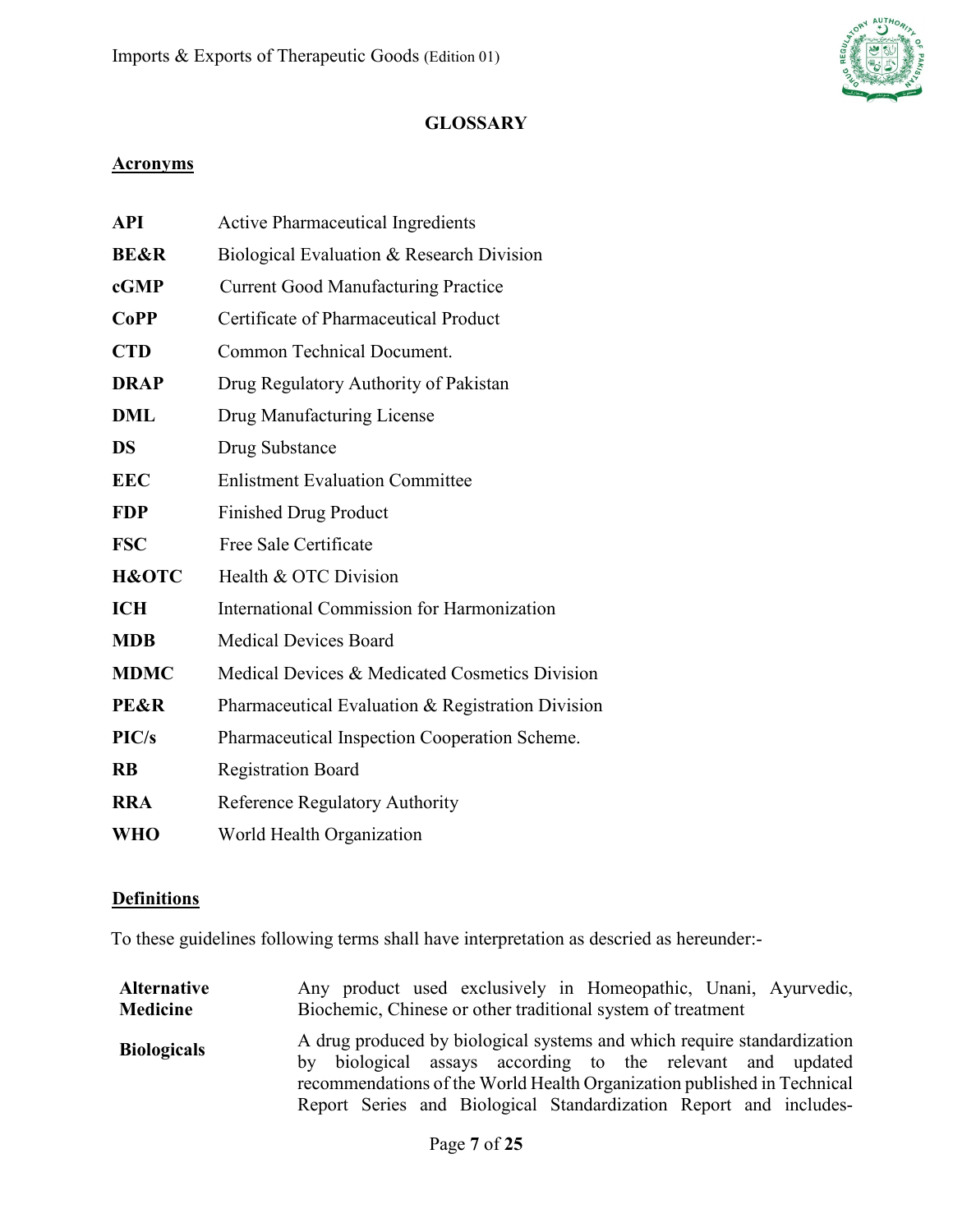

(a) blood products including Plasma, Albumin, Clotting Factors, Factors VIII, IX, Mixed Clotting Factors Tractions, Fibrinogens, Immunoglobulins:

(b) · immunological products including Antisera, Antitoxins, specific Immunoglobulins;

( c) in vivo diagnostics including Tuberculin's, Lepronin, Histoplasmin, Coccidioidin, Allergens, Allergens Extracts, Antibodies conjugated · with isotopes for imaging studies; (d) antigens, cytokines/antibodies/cells injected to elicit a biological response;

(e) vaccines, including: (i) bacterial vaccines including live, killed whole cell, protein sub-unit, polysaccharide or glyco-conjugate, toxin derivatives, and rDNA biotechnology developed. (ii) viral vaccines including live, inactivated, sub-unit, rDNA, conjugated; (iii) polyvalent combinations of vaccines containing combination of vaccines defined in e(i) and d(ii).

(f) toxins and venoms including snake venoms, scorpion venoms etc ;

(g) immunostimulants of biological origin including BCG vaccine for immunotherapy;

(h) biotechnology products which are primarily manufactured using recombinant DNA, recombinant RNA, hybridoma technology or other processes involving site specific genetic manipulation techniques

(i) human interferons, natural hormones, recombinant antibodies, monoclonal antibodies and derivatives gene therapy products;

**Drugs** Includes following :-

(a) any substance or mixture of substances that is manufactured, sold, stored, offered for sale or represented for internal or external use in the treatment, mitigation, prevention or diagnosis of diseases, an abnormal physical state, or the symptoms thereof in human beings or animals or the restoration, correction, or modification of organic functions in human beings or animals, including substance used or prepared for use in accordance with the Ayurvedic, Unani, Homoeopathic, Chinese or biochemic system of treatment except those substances and in accordance with such conditions as may be prescribed; (b) abortive and contraceptive substances, agents and devices, surgical ligatures, sutures, bandages, absorbent cotton, disinfectants, bacteriophages, adhesive plasters, gelatin capsules and antiseptic solution; (c) such substances intended to be used for the destruction or repulsion . of such vermin, insects, rodents and other organism as cause, carry or transmit disease in human beings or animals or for disinfection in residential areas or in premises in which food is manufactured, prepared. or kept or stored;

(d) such pesticides as may cause health hazard to the public;

(e) any substance mentioned as monograph or as a preparation in the Pakistan Pharmacopoeia or the Pakistan National Formulary or the International Pharmacopoeia or the British Pharmacopoeia or the British Pharmaceutical Codex or the United States Pharmacopoeia or the National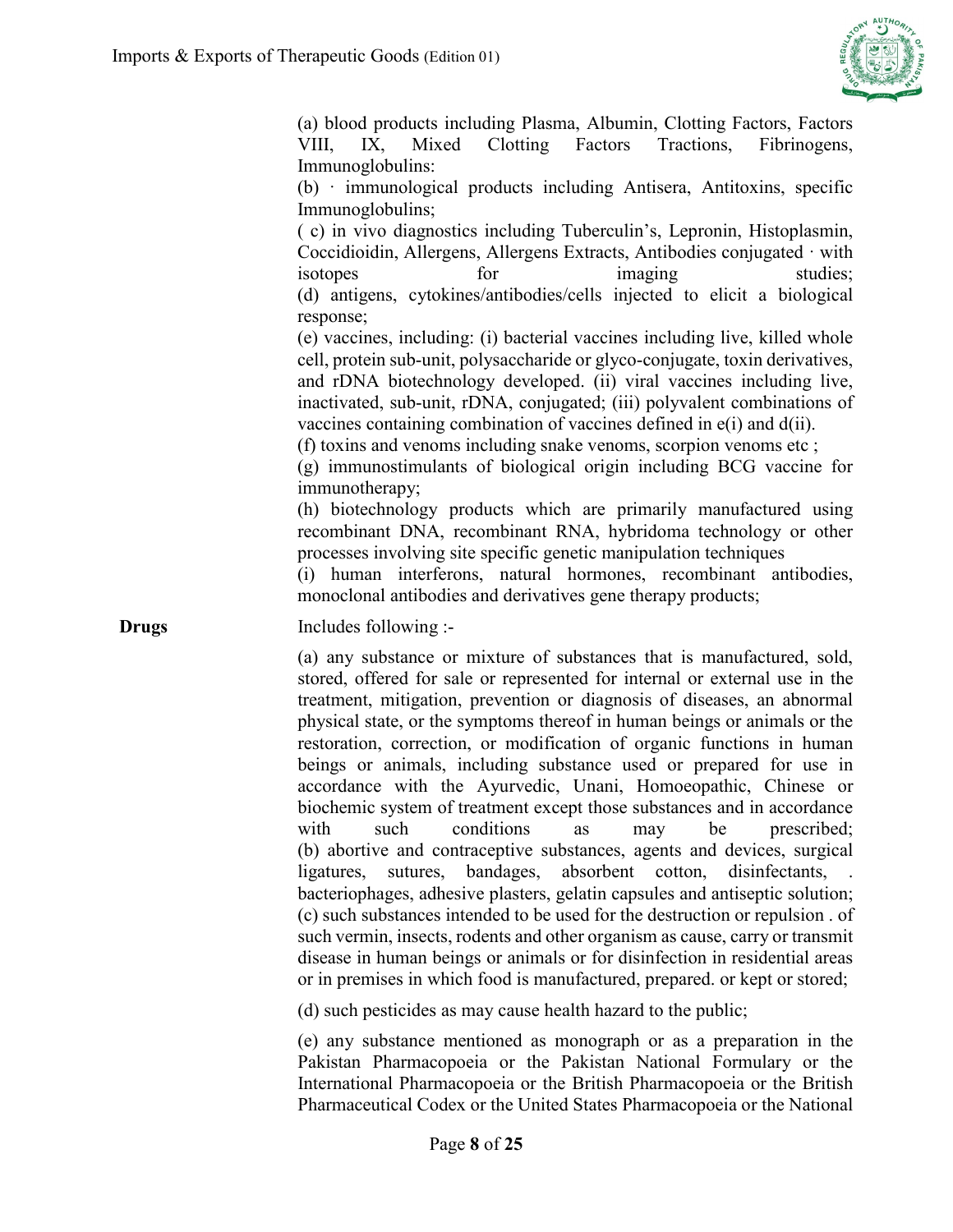

Formulary of the United States, whether alone or in combination with any. substance exclusively used in the Unani, Ayurvedic, Homoeopathic, Chinese or Biochemic system of treatment, and intended to be used for any of the purposes mentioned in subclauses (a), (b) and (c); and (f) any other substance which the Federal Government may by notification in the official Gazette, declare to be a drug for the purpose of this Act.

**Export** The sending or transporting of a Therapeutic goods abroad.

Falsified Medical Medical products that deliberately or fraudulently misrepresent their **Products** identity, composition or source. Any consideration related to intellectual property rights does not fall within this definition. Such deliberate or fraudulent misrepresentation refers to any substitution, adulteration or reproduction of an authorized medical product or the manufacture of a medical product that is not an authorized product

**Health and OTC** include probiotics and disinfectant, nutritional products, food supplements, **Products**  baby milk and foods, medicated cosmetics, medicated soaps and medicated shampoos;

**Importation** The act of bringing or causing any goods to be brought into a Pakistan

- **Importer** An individual or company or similar legal entity importing or seeking to import a medical product. A "licensed" or "registered" importer is one who has been granted a licence for the purpose.
- **Licensing Authority** The person responsible for authorizing imports (e.g. the ministry or department of trade or of imports and exports). The Federal Government has delegated the powers of Chief Executive Officer, DRAP [Licensing Authority as per Rule 9 & 22 of the Drugs (Import & Export) Rules, 1976] to the Assistant Directors (I&E) of respective field offices within the local limits of their area of jurisdiction, which further prompts the processing of application for clearance of imported consignment.

**Marketing Authorization** A legal document issued by the competent national regulatory authority that authorizes the marketing or free distribution of a medical product in the respective country after evaluation for safety, efficacy and quality. In terms of quality, it establishes, inter alia, the detailed composition and formulation of the medical product and the quality requirements for the product and its ingredients. It also includes details of packaging, labelling, storage conditions, shelf-life and approved conditions of use.

**Medical Devices** include:- (a) instruments, medical equipment, implants, disposables and software, used mainly for the purpose of diagnosis, monitoring and treatment of disease~ or (b) any other item which the Federal Government may, by notification in . the official Gazette, declare as medical device;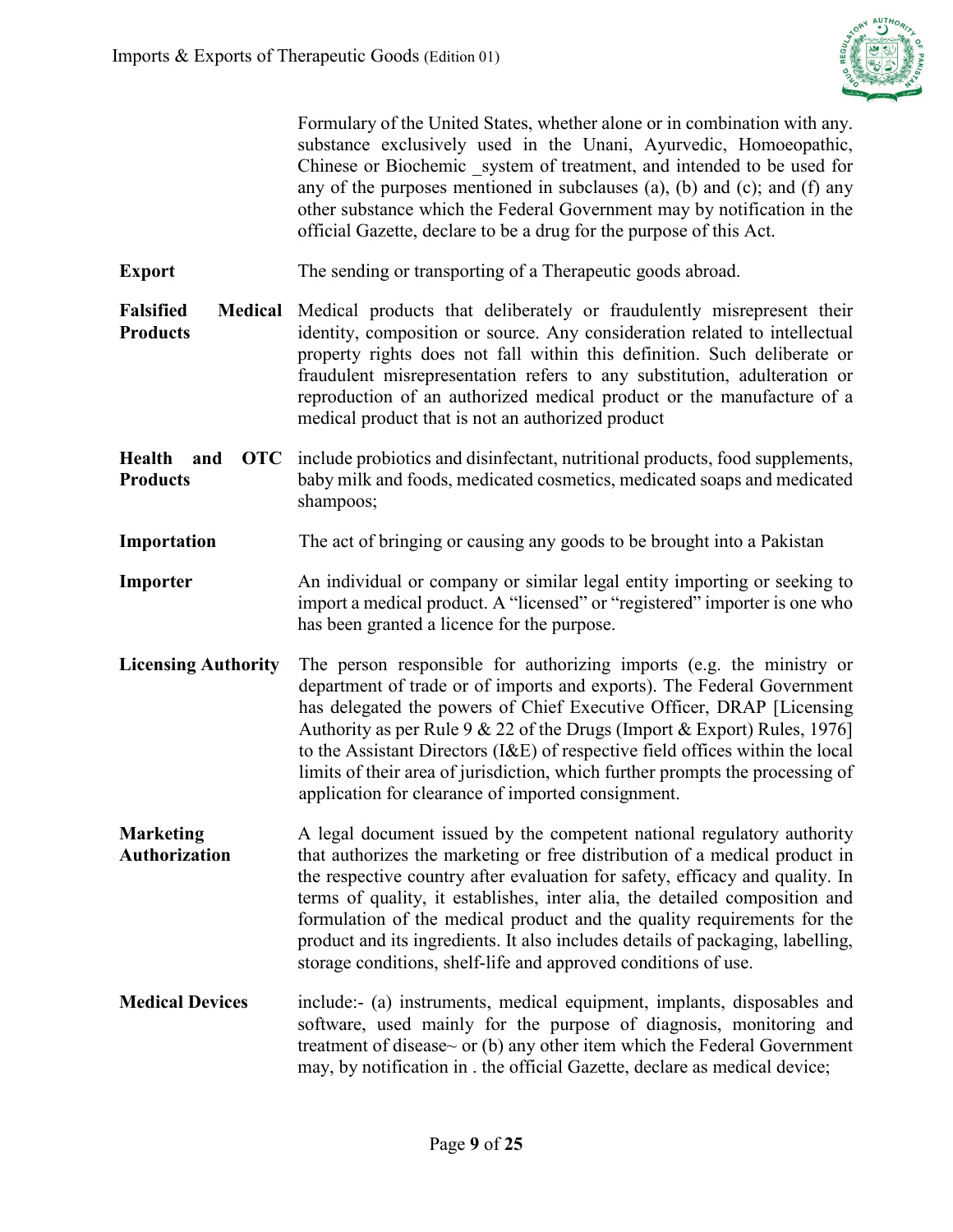

| <b>Medical Product</b>                         | A term that includes medicines, vaccines, diagnostics and medical devices                                                                                                                                                                                                                                                                                      |
|------------------------------------------------|----------------------------------------------------------------------------------------------------------------------------------------------------------------------------------------------------------------------------------------------------------------------------------------------------------------------------------------------------------------|
| <b>National Regulatory</b><br><b>Authority</b> | The national agency responsible for the marketing authorization of, and<br>other regulatory activities concerning, medical products.                                                                                                                                                                                                                           |
| <b>Starting material</b>                       | Any substance of defined quality used in the production of a medical<br>product, but excluding packaging materials.                                                                                                                                                                                                                                            |
| Substandard<br>Product                         | An authorized product that fails to meet either its quality standards or its<br>specifications, or both. <b>unregistered product.</b> A medical product that has<br>not undergone                                                                                                                                                                              |
|                                                | evaluation and/or approval by the NRA for the market in which it is<br>marketed/ distributed or used, subject to permitted conditions under<br>national or regional regulation and legislation. This medical product may<br>or may not have obtained the relevant authorization from the<br>national/regional regulatory authority of its geographical origin. |
| <b>Therapeutic Goods</b>                       | includes drugs or alternative medicine or medical devices or biologicals or<br>other related products as may be notified by the Authority.                                                                                                                                                                                                                     |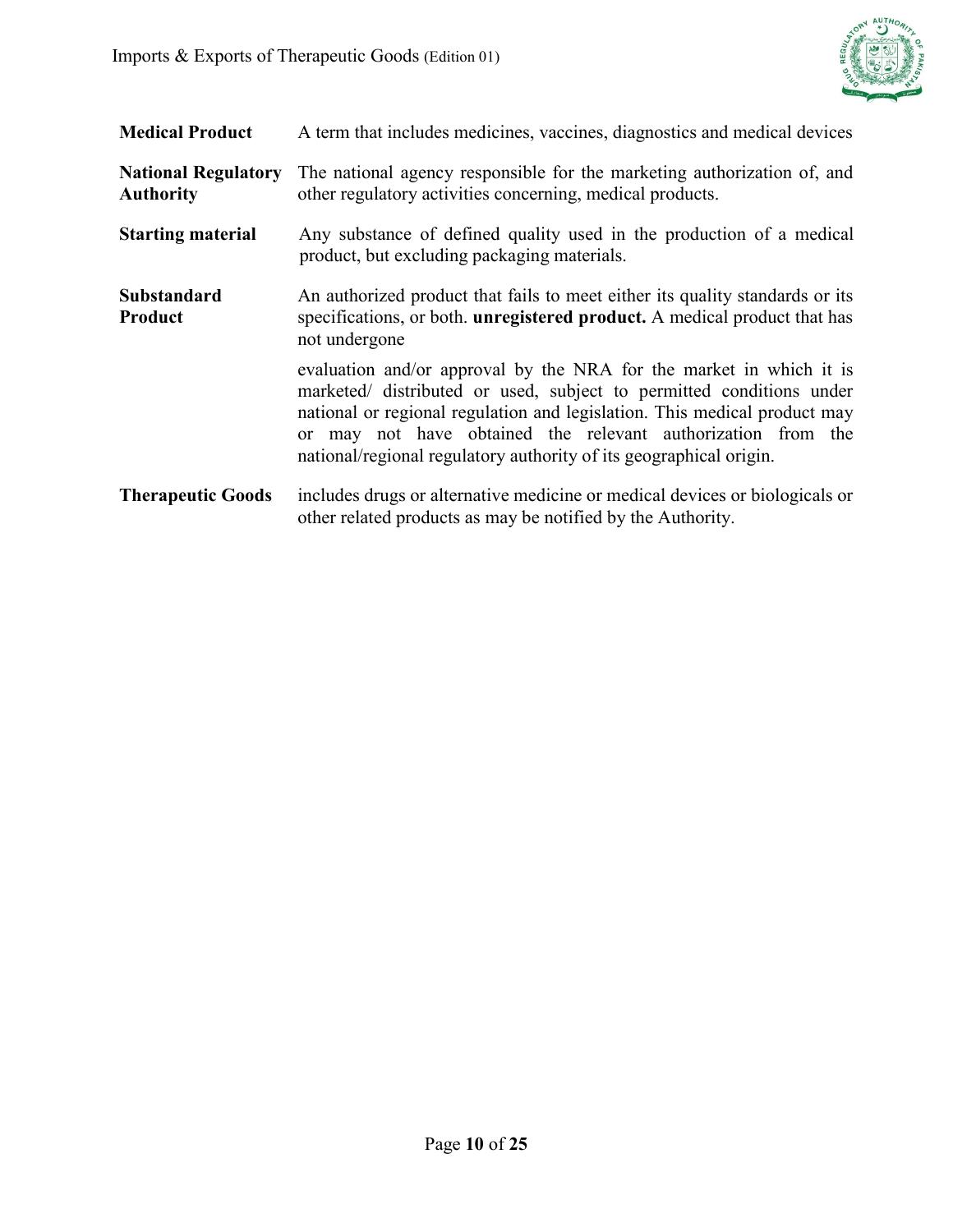

## <span id="page-10-0"></span>**6. REGULATORY FRAMEWORK**

The Authority regulates the import and export of therapeutic goods under the enabling provisions of the DRAP Act, 2012 and Drugs Act, 1976 and rules framed their under. Therapeutics goods are also subjected to additional regulatory oversight under their respective laws. Following laws provides the regulatory oversight on the various type of therapeutic goods with respect to their types:-

| Sr.  | <b>Types of Therapeutics Goods</b>                | <b>Applicable Laws</b>         |
|------|---------------------------------------------------|--------------------------------|
| i.   | Pharmaceutical and<br>Biological drugs            | The Drug (Import $\&$ Export), |
|      | e.g., Finished drug products and their starting   | Rules, 1976                    |
|      | materials including Active Pharmaceutical         |                                |
|      | Ingredients (APIs) and drug substances (DS), etc. |                                |
| ii.  | <b>Medical Devices</b>                            | The Medical Devices, Rules,    |
|      |                                                   | 2017                           |
| iii. | <b>Health &amp; OTC Product</b>                   | The Alternative Medicines &    |
|      | e.g., nutraceuticals, herbals, ayurvedic and      | Health Products (Enlistment)   |
|      | homeopathic products, biochemic and Chinese       | <b>Rules</b> , 2014            |
|      | products) and their raw materials.                |                                |

All transactions concerning the consignments of therapeutic goods should be reviewed and released by the authorized officers of the Drug Regulatory Authority of Pakistan, and unless otherwise specified, only eligible importers (or exporters) will be permitted to import (or export) authorized therapeutic goods into (or out of) the country.

# **Import and export of any adulterated, substandard, misbranded, and Counterfeit drugs are punishable under Schedule II and III of the DRAP Act, 2012 and Drug Act 1976.**

In order to facilitate the stakeholders and effective administration of regulatory oversight on import and export of therapeutic goods, DRAP has established following field offices in the country each in provincial capitals' city as under:-

| <b>Offices of DRAP</b>       | <b>Address</b>                                                |
|------------------------------|---------------------------------------------------------------|
| DRAP field office, Islamabad | Telecom Foundation Complex, Sector G-9/4,                     |
|                              | Islamabad                                                     |
| DRAP field Office, Lahore    | 6-Bird wood Road, Lahore                                      |
| DRAP field Office, Karachi   | Block-B, Sindh Muslim Cooperative Housing<br>Society, Karachi |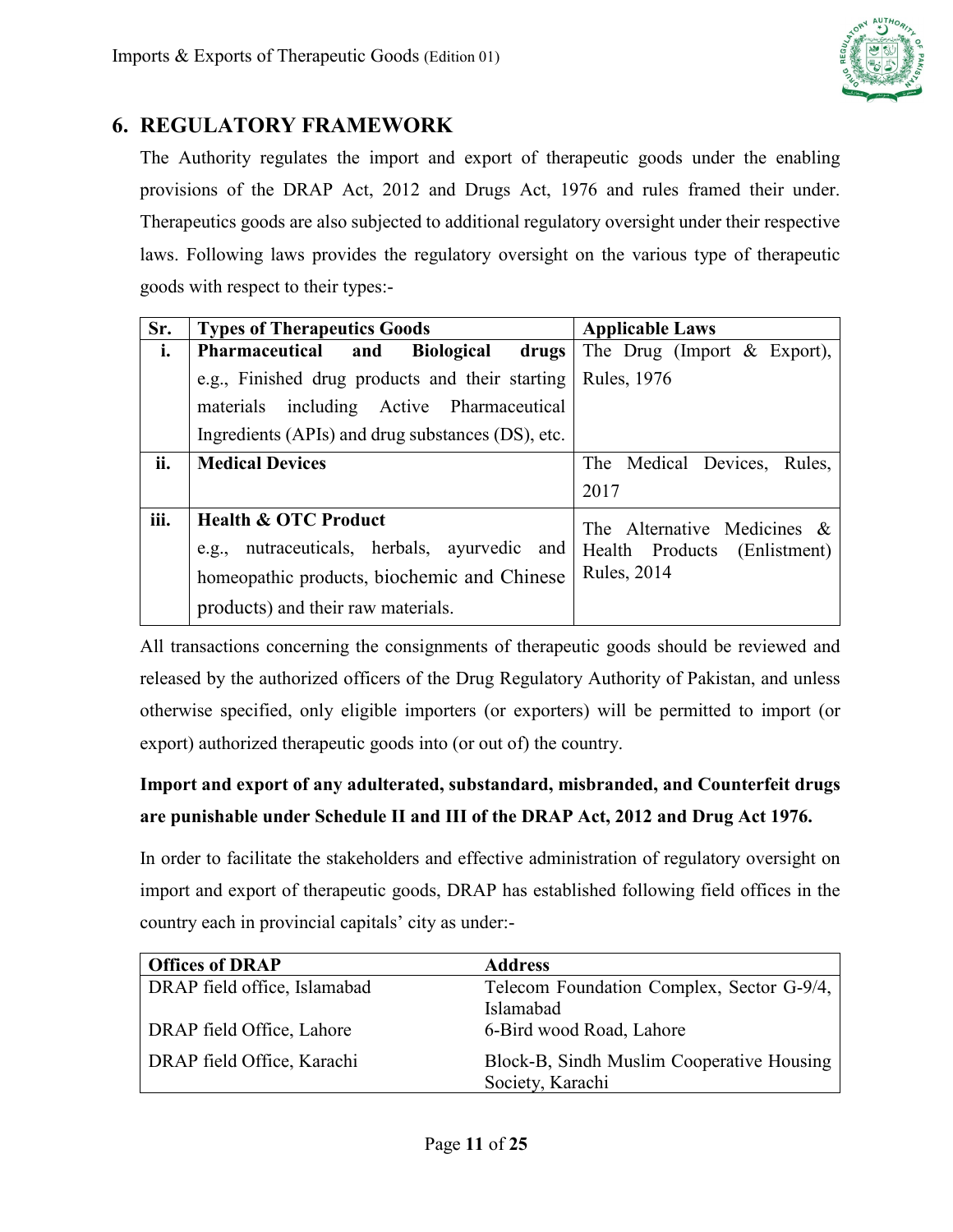

| DRAP field office, Peshawar | Benevolent Fund Building, Saddar Road, |
|-----------------------------|----------------------------------------|
|                             | Peshawar                               |
| DRAP field office, Quetta   | 92-F, Satellite Town, Block-5, Chandni |
|                             | Chowk, Quetta                          |

Applications for import and export of therapeutic goods are submitted on the prescribed format in the respective provincial field office of DRAP by the applicant entity / firm. The application is reviewed in accordance with the applicable drug laws under the defined standard operating procedures. The consignment is allowed to be released if found complaint or may be refused if they appear to be or have been found to be adulterated; meaning the product is contaminated, is not safe, unauthorized or does not otherwise meet applicable standards, misbranded meaning the labels contain false or misleading information, or the product is not registered / enlisted. If required, the consignment may be forbidden from release, or the consumption / utilization / sale of the products may be restricted.

# <span id="page-11-0"></span>**7. LICENSING AUTHORITY**

Chief Executive Officer, DRAP is the Licensing Authority, appointed by the Federal Government under Rule 9 and 22 of the Drugs (Import & Export) Rules, 1976. Licensing Authority is empowered to issue licenses to import drugs. This authority is further delegated upon the Assistant Directors Import & Export (I&E), Division of Quality Assurance, DRAP from the respective field offices within the local limits of their area of jurisdiction, which further prompts the processing of application for clearance of imported consignment.

## <span id="page-11-1"></span>**8. IMPLEMENTATION OF CONTROLS**

DRAP and Custom authorities is responsible for the compliance, monitoring and enforcement of laws applicable on the import and export of therapeutic goods in order to verify that regulatory requirements are being met. Both organizations work in collaboration to assess the compliance of the relevant legal statutes to ensure that imported therapeutic goods are safe, effective and of high quality.

Pakistan Custom officers may detain any therapeutic goods on suspicion of noncompliance with by exercising using their powers as described under the *[Customs Act](https://laws-lois.justice.gc.ca/eng/acts/C-52.6/)*. No therapeutic goods shall be released from the customs unless a clearance certificate has been obtained by the applicant from the licensing authority or an officer authorized on his behalf.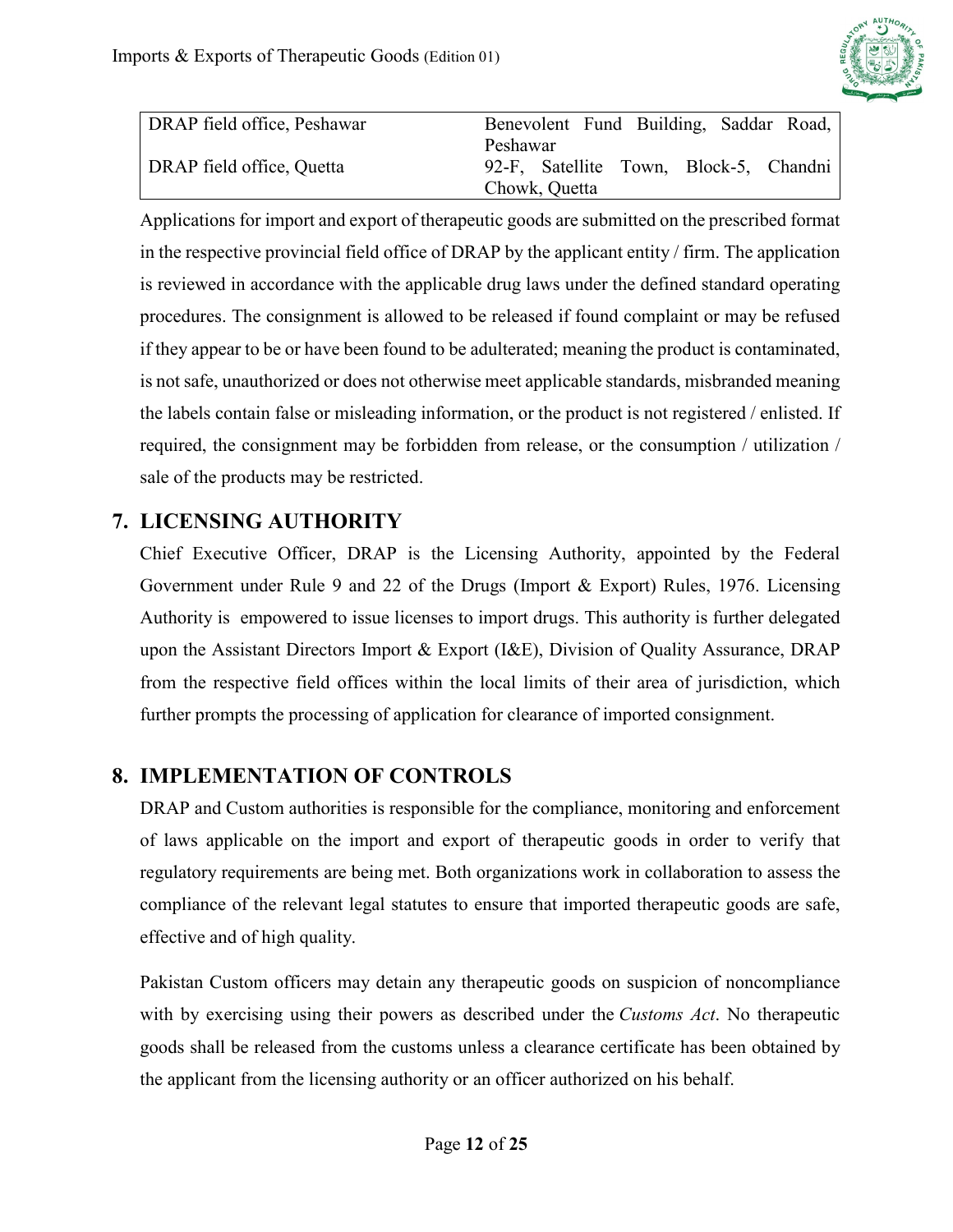

The authorized officers of DRAP also conduct risk-based inspections of imported consignments and if the therapeutic goods found to be non-compliant during the inspection their entry will be refused, or the stock may be seized. To verify whether the product meets the requirements, DRAP will assess the product and make an admissibility determination. The assessment may include taking samples of the product for laboratory analysis to confirm the product's composition and that it is not adulterated with an unspecified ingredient . To avoid potential delays at the borders, DRAP recommends that all pertinent information about the product and persons authorized to import (or export) the product be included with the shipment at the time of import.

The authorized officers of DRAP hold the authority to seize and detain any therapeutic goods that is believed to be in contravention of the applicable laws and rules. DRAP also has the authority to order unlawful imported goods to be removed from Pakistan, or where removal is not possible, to order the goods to be destroyed.



<span id="page-12-0"></span>Figure 1: Regulatory Structure for Import and Export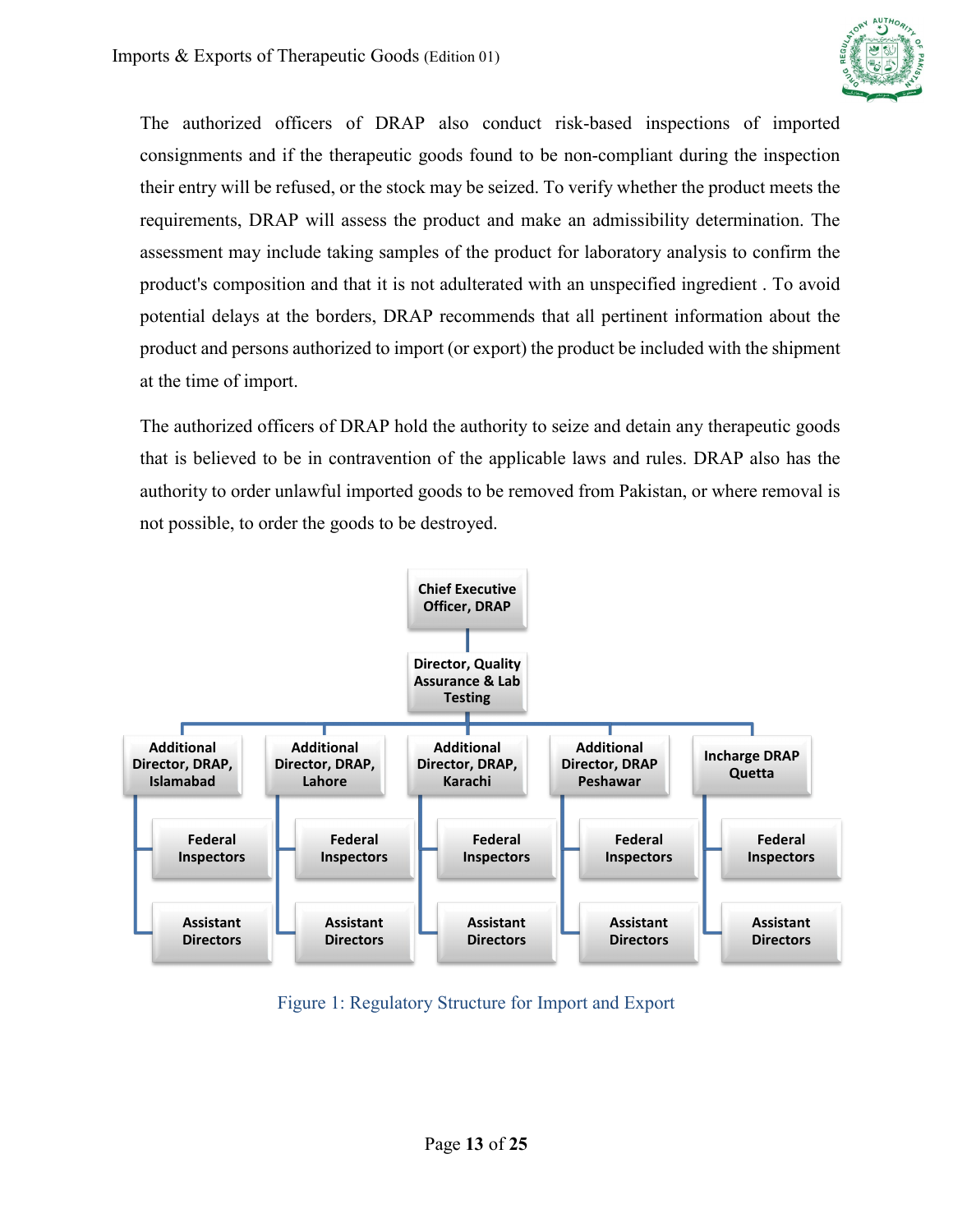

## **9. ONLINE IMPORT / EXPORT APPLICATION SYSTEM**

In line with the vision of Prime Minister of Pakistan, and to facilitate the therapeutic goods' industry for ease of business and provision of conducive environment for compliance to regulatory requirement, Drug Regulatory Authority of Pakistan (DRAP) has introduced an electronic application management system which will enable applicants and regulators to communicate electronically for management of import and export information of therapeutic goods.

Online Import / Export Application System is accessible through the [link](https://ie.dra.gov.pk/Authentication/login) provided on the official [website](http://www.dra.gov.pk/) of DRAP. A [guidance document](https://www.dra.gov.pk/docs/user%20guide%20for%20industry.pdf) on operational features of the online Import / Export Application System is also available to assist applicants for submission of information. This system enable applicants to maintain their all submissions related to import or export made to DRAP through an individualized dashboard for each user.

All the applications of therapeutic goods industry related to the import or export of therapeutic goods are to be submitted through **Online Import** / Export Application System. However, following types are applications are processed separately as under: -

- Applications for obtaining NOC for import or export of drugs on personal use. Such applications are required to be submitted on separate portal named as ["Import/Export](https://public.dra.gov.pk/ie/noc/)  [of Medical Products For Personal Use"](https://public.dra.gov.pk/ie/noc/)
- Applications for import of unregistered drugs and donations of therapeutic goods are required submitted in the physical formats to the office of the Additional Director, Import / Export, Division of Quality Assurance and Lab Testing, DRAP.

## **10. SUBMISSION OF REGULATORY FEE**

DRAP has introduced an online [fee challan system,](https://fee.dra.gov.pk/login) available on the [link](https://fee.dra.gov.pk/login) provided at the official website of DRAP. This system help user in the selection of applicable regulatory fee for the required service(s) under the respective regulatory function. The applicant can generate the fee challan(s) for any required purpose.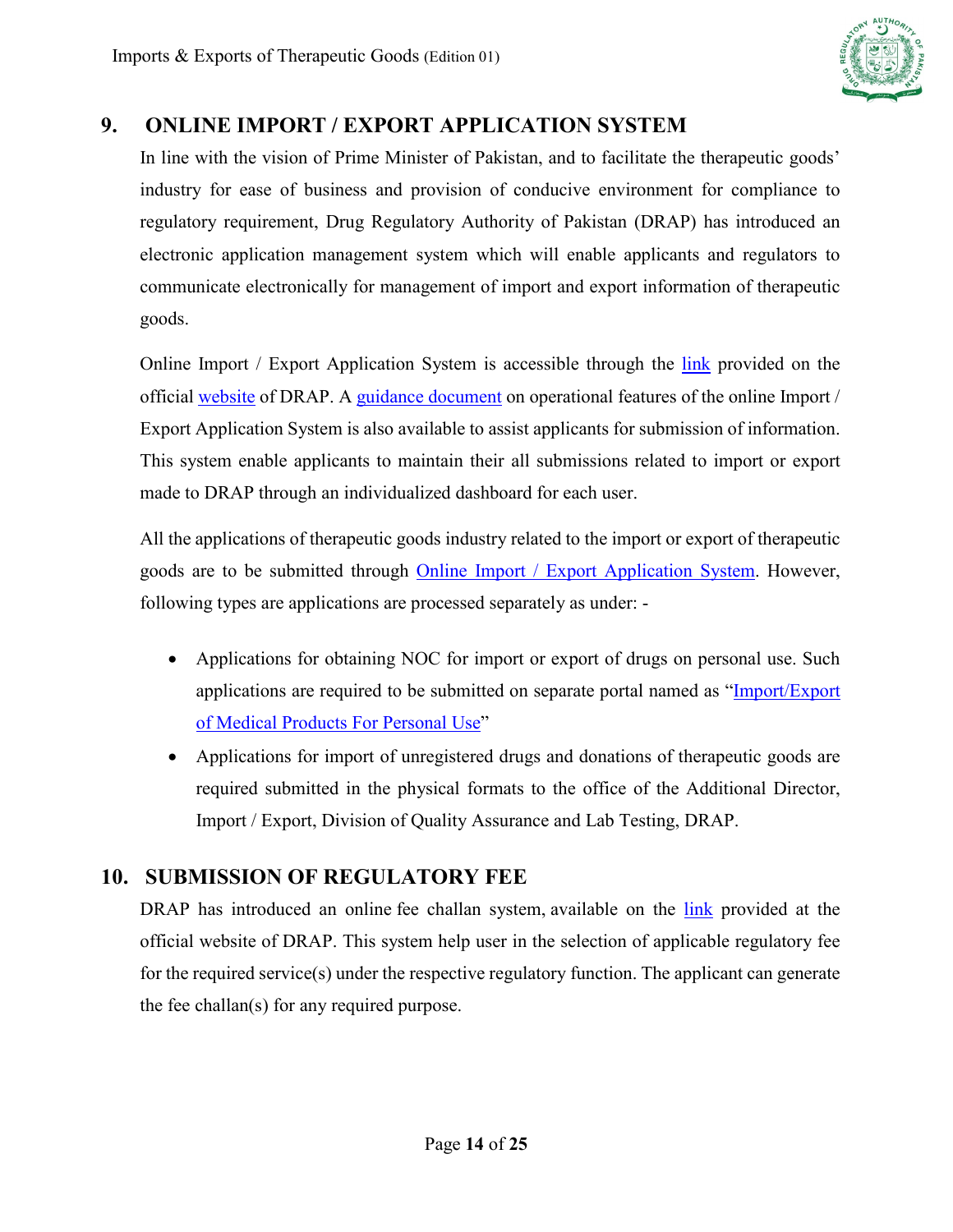

# **CHAPTER 1- IMPORTATION OF THERAPEUTIC GOODS**

## <span id="page-14-0"></span>**11.PHARMACEUTICALS AND BIOLOGICALS**

Pharmaceutical and biological drugs can be imported by the followings:-

- o Pharmaceutical and Biological drugs manufacturers
- o Marketing Authorization / Registration Holders of finished pharmaceutical and biological drug products
- o Clinical trials sponsor and principal investigator
- o Non-Governmental organizations (NGOs) / Institutions as recipients of donations

Additionally, special permissions may be grated to following in public health interests or under special circumstances:-

- o Persons authorized to import pharmaceutical / biological for personal use only
- o Hospitals / Institutions authorized to import drugs for hospital use only.

The general criteria for importer eligibility, required documentations and import procedures for various types of therapeutic goods are as under:-

### <span id="page-14-1"></span>**11.1. Import of Pharmaceutical Raw Materials and Drug Substance of Biologicals :-**

Raw materials including Active Pharmaceutical Ingredients, Drug Substances, excipients, and packaging material (other than finished goods) may be imported by the pharmaceutical firms having valid Drug Manufacturing License (DML) issued by the Division of Drug Licensing, DRAP for manufacturing of drug products registered to that firm by the Registration Board.

### **11.1.1. Drug Import License:-**

Manufacturers are required to obtain Drug Import License (D.I.L) for import of drugs other than finished drug (separate for import from each manufacturing site) by applying on Form 2 accompanied with the applicable fee and an undertaking on Form 3 duly signed on the behalf of manufacturer.

A D.I.L for import of other than finished drugs is issued on Form 5 and is valid for two years from the date of issuance, unless earlier suspended or cancelled.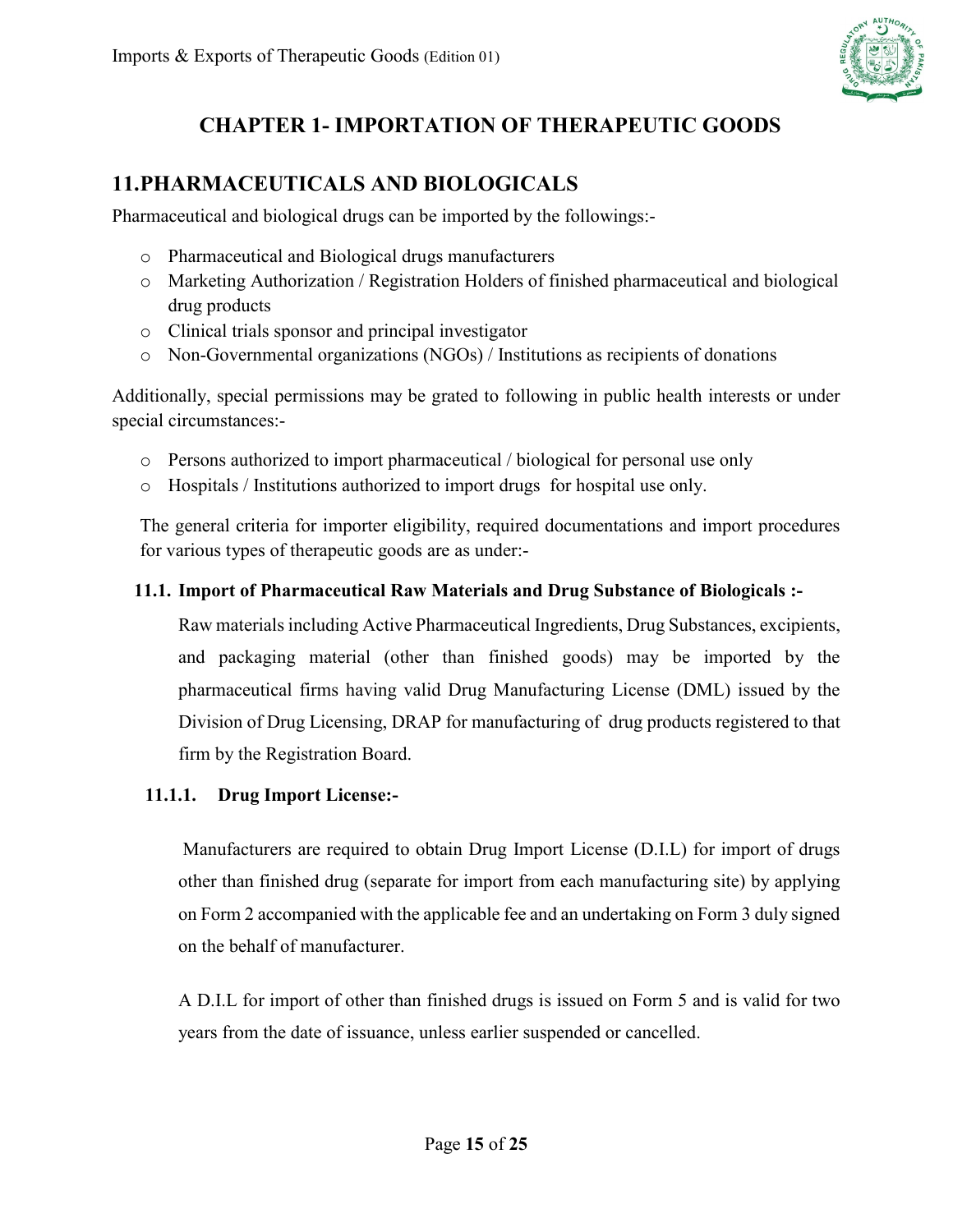

#### **11.1.2. Import of Controlled Substances: -**

In case of import of controlled substance, an import authorization from the Division of Controlled Drugs is also required.

#### **11.1.3. Documentation requirements for import:-**

Authorized importers having valid drug import license shall apply to the relevant field office (Import & Export section) of DRAP to obtain a clearance certificate/signed invoice for release or clearance of the consignments of drugs from custom ports. Following documentation is required to be submitted:-

- o Intimation of arrival of consignment of imported drug on Form -8
- o Copy of Valid D.I.L (Form 5)
- o Copy of License (DML) & Renewal
- o Copy of Registration & renewal status under Section 23 of Drug Act
- o Batch Certification (Form-7)
- o Certificate of Analysis
- o Monograph (latest testing reference) USP/BP/EU/JP etc., of raw material (if applicable / required)
- o Valid API manufacturing license (for APIs) and GMP Certificate of the exporting firms by respective Drug Regulatory Authority
- o Packing list
- o Bill of landing (B.L) / Airway bill (A.W.B)
- o Invoice (2 sets) with clearance certificate (02 sets)
- o Percentage (%) remaining shelf life (as per IGM date)
- o Name of warehouse Pharmacist
- o Any exemption obtained from labelling and packaging rules
- o Consumption details of previous consignment (if applicable / required).
- o Duly signed stamped Consumption details of previous consignment along with undertaking of genuineness of consumption statement if the raw/ packaging material falls in any of the FBR/ Customs concessionary SRO.
- o Deposited challan of applicable fee.

#### <span id="page-15-0"></span>**11.2. Import of Pharmaceutical and Biological Finished Drugs:**

Application for import of registered pharmaceutical and biological finished drug products can only be made by the importers who are marketing authorization / registration holders for that product(s), and has a drug sale license issued from the respective health department of provincial governments.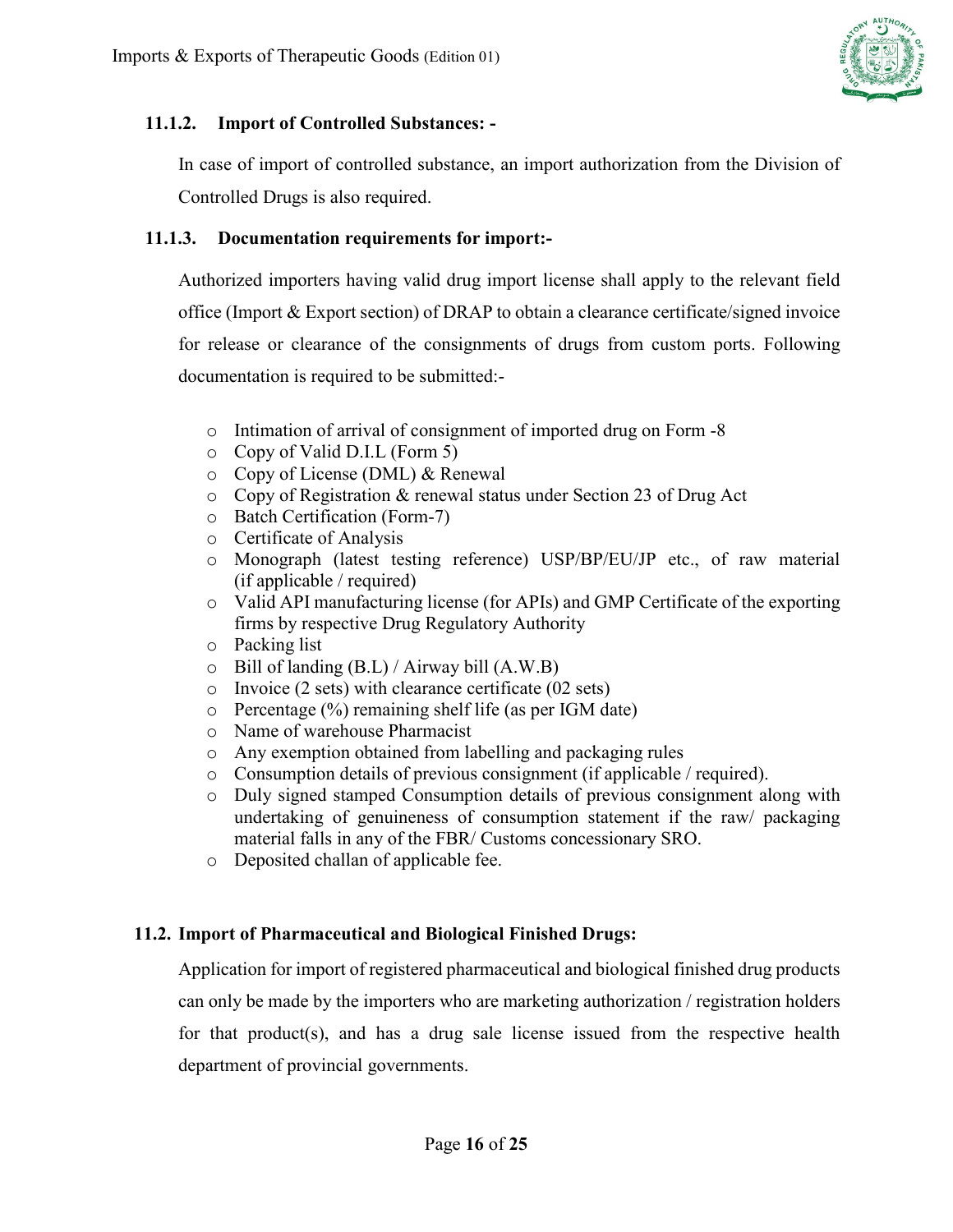

In case of import of controlled substance, an import authorization from the Division of Controlled Drugs is also required.

#### **11.2.1. Documentation requirements for import:-**

Importers are required to obtain a clearance certificate/signed invoice from the relevant field office (Import & Export section) of DRAP for clearance of consignments of drugs from custom ports, by submitting the followings:-

- o Intimation regarding Import on Form -1
- o Intimation of arrival of consignment of imported drug on Form -8
- o Copy of Registration & renewal status under Section 23 of Drug Act
- o Copy of Drug Sale License
- o Batch certification on Form-7
- o Certificate of Analysis
- o Latest Testing Reference USP/BP/EU/JP etc of raw material (if required)
- o Valid GMP Certificate of the exporting firms by respective Drug Regulatory Authority
- o Packing list
- o Bill of landing (B.L) / Airway bill (A.W.B)
- o Invoice (2 sets) with clearance certificate (2 sets)
- $\circ$  Percentage (%) of remaining shelf life (as per IGM date)
- o Name of warehouse Pharmacist
- o Any exemption obtained from labelling and packaging rules
- o Consumption details of previous consignment (if required).
- o Duly signed stamped Consumption details of previous consignment along with undertaking of genuineness of consumption statement.
- o Deposited challan of applicable fee.

#### <span id="page-16-0"></span>**11.3. Import of Small Quantities of Drugs for Clinical Trial, Test and Analysis:**

Application for import of small quantities of drugs (IMP; investigational medical products) for clinical trials, testing and analysis can only be made by the sponsor / investigators of approved clinical trials sites or by the drug manufacturers having Drug Manufacturing License (DML) under Drugs (Import &Export) Rules, 1976 after obtaining license from Import & Export, Quality Assurance & Lab Testing Division, DRAP.

However, if such imports contain controlled substances, then an import authorization from the Division of Controlled Drugs will also be required.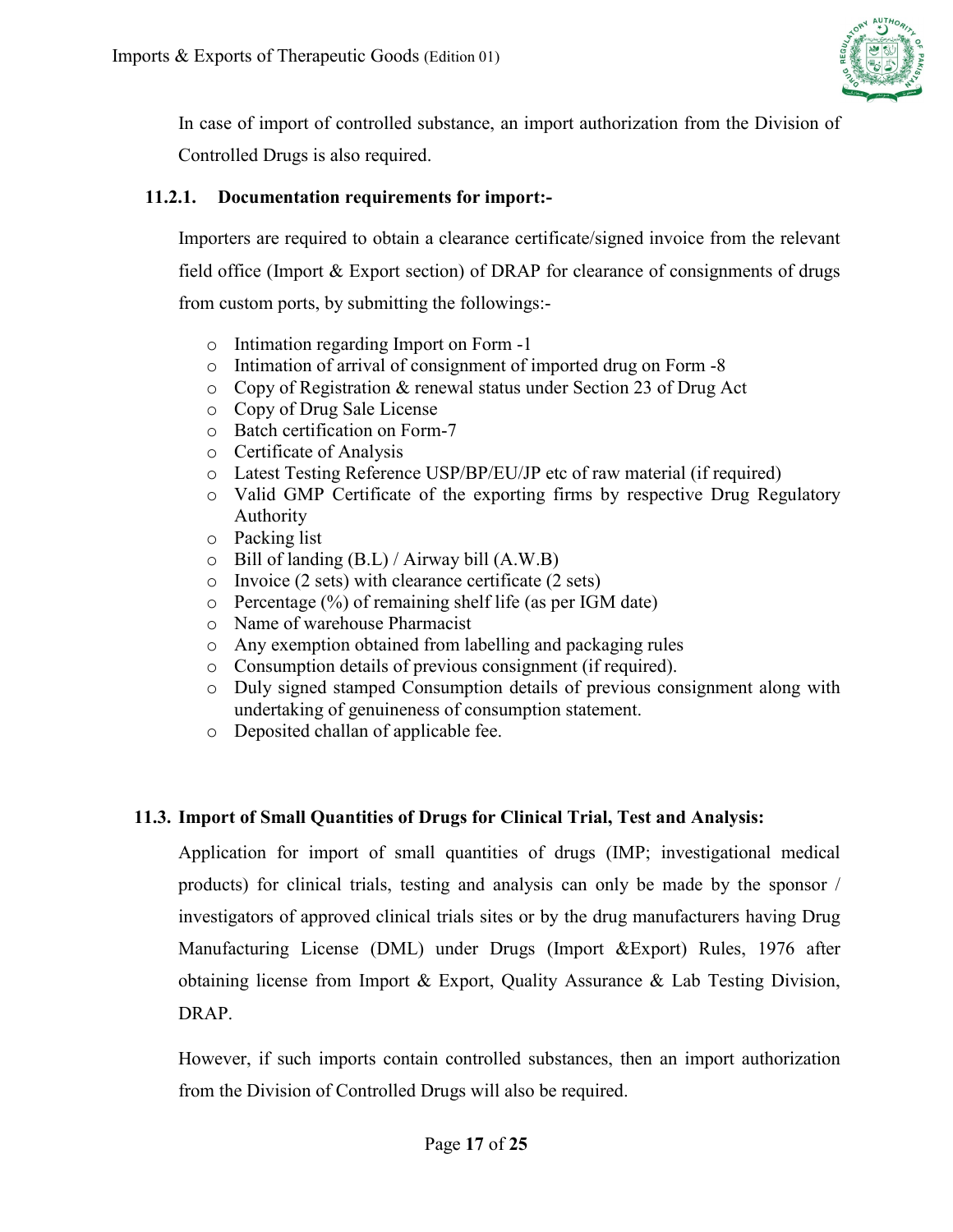

#### **11.3.1. Documentation requirements for import:-**

Documentation requirements for import of small quantities of drugs for clinical trial, test

and analysis are as under:-

- o Application for license to import small quantity of drugs on Form-4
- o Deposited challan of applicable fee.
- o Undertaking on Form-3
- $\circ$  Copy of License (DML) & its Renewal / In case of clinical trials copy of form V (License to act as Contract Research Organization or Clinical Trial Site or Laboratory) and Form VI (Approval to conduct the clinical trial, BA or BE study).
- o Batch Certification on Form-7
- o Certificate of Analysis
- o Latest Testing Reference USP/BP/EU/JP etc of raw material
- o Valid API manufacturing license (for APIs) and GMP Certificate of the exporting firms by respective Drug Regulatory Authority
- o API requirement data, Complete testing protocols/Stability studies protocols.
- o Any other document (s) Particularly Required
- o Name of warehouse Pharmacist

#### <span id="page-17-0"></span>**11.4. Import of Un-registered/Unavailable Drugs by Hospitals/Institutions:-**

Application for import of un-registered/unavailable drugs can be made by the Hospitals/institutions after having a prior approval (NOC) from the DRAP, field offices. When consignment arrived at the port Hospital / institution shall obtain clearance from the DRAP field offices.

An application for obtaining NOC for import of un-registered/not available drugs by Hospitals/institutions shall accompanied following:-

- o Formal application for obtaining NOC for import.
- o Free Sale Certificate or Certificate of Pharmaceutical Product (CoPP) or any other document which authorized officer shall deem to fulfill the purpose.
- o Certificate of analysis or conformance.
- o Registration of Hospital/Institution
- o An affidavit of stamp paper containing following conditions:
	- i. The import will be made with the approval of Licensing Authority under the Rule-9 of the Drugs (Import & Export) Rules 1976
	- ii. The drug will not be sold or distributed in the market;
	- iii. The drug is on free sale in country of origin.
	- iv. The drug will be used for therapeutic purpose in the hospital or institutions only and not for the purpose of clinical trial, examination, test or analysis.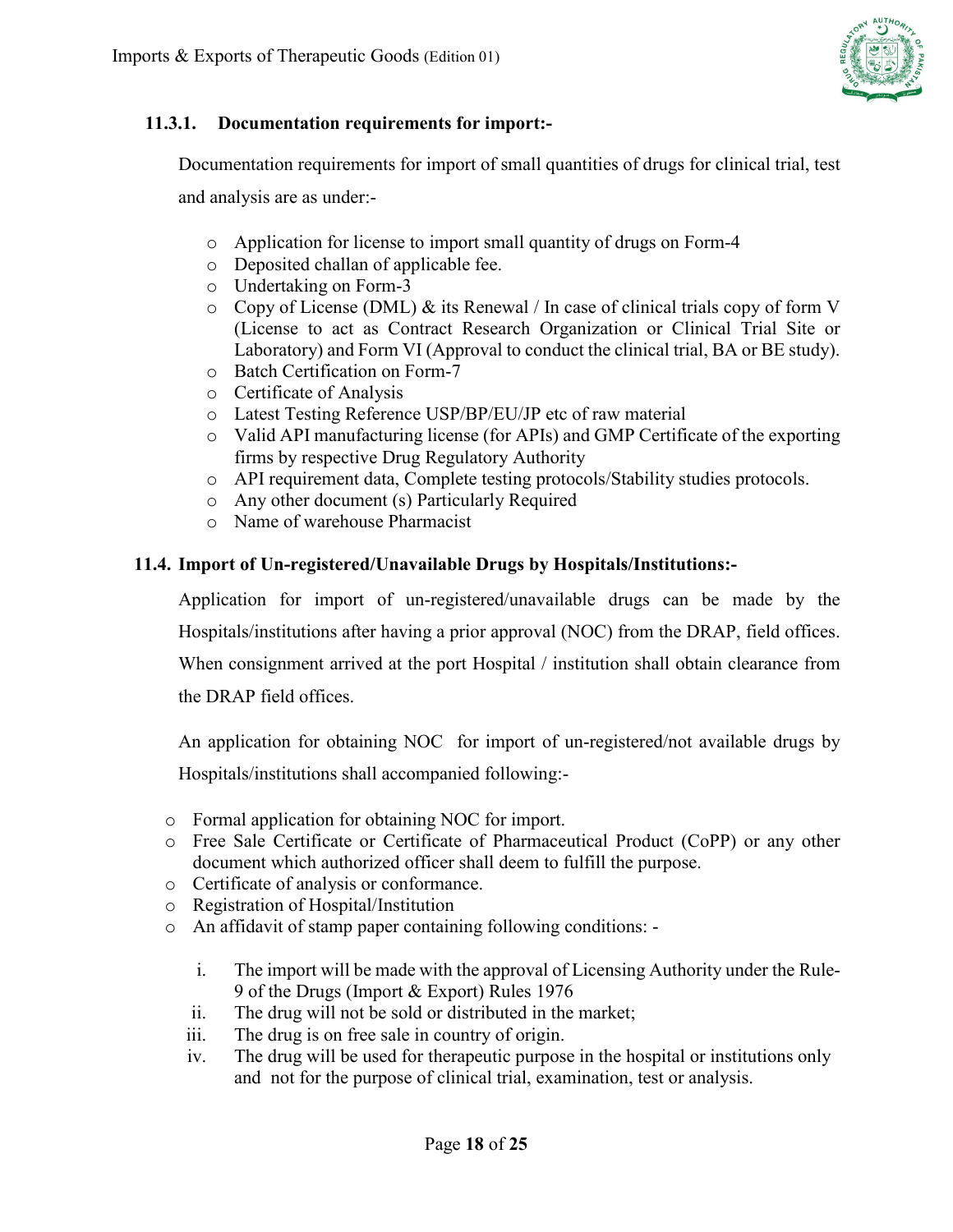

- v. Clearance certificate will be obtained from AD (I  $\&$  E) concerned at the time of arrival of shipment before custom clearance. Consumption or utilization record must be maintained be the importer under supervision of qualified person.
- vi. The drug will be used in patients benefits only
- vii. The drug is not registered and/or not available in Pakistan.
- viii. The Drugs will be provided to patients on 'No Profit No Loss' basis.

Applicant will also submit soft copy of data (summary sheet) and each page of the dossier shall be duly signed and stamped.

#### <span id="page-18-0"></span>**11.5. Import of Medicines on Donation:-**

Application for import of donation medicines can be made by the Government Institutions, Non-Governmental Organizations(NGOs), International Non-Governmental Organizations (INGOs) or Hospitals after obtaining a No Objection Certificate (NOC) from the respective field office, DRAP, field offices.

Following documentations are required to be submitted for Import of medicines on donation:-

- o Application for the NOC to import drugs on donation basis.
- o Proof of free sale in country of export shall be accompanied with free sale certificate or Certificate of Pharmaceutical Product or any other document which authorized officer shall deem to fulfill the purpose.
- o Certificate of analysis or conformance.
- o Certificate of donation from donor.
- o Copy of packing list.
- o Copy of invoice
- o Registration of NGO/ Hospital/Institution۔
- o An affidavit of stamp paper containing following conditions:
	- The drug does not contain any narcotic or psychotropic ingredient;
	- ii. The drug is allowed to be sold freely in the country of its origin;
	- iii. The drug has minimum of six months expiry; and
	- iv. The drug shall not be sold, in any form in the market in Pakistan.

#### <span id="page-18-1"></span>**11.6. Import of Medicines for personal use:-**

Application for import of medicines for personal use can be made by the patient or by a family member for the import of unregistered / unavailable drugs, limited to the maximum supply of one hundred doses (100 doses). Application should accompany by a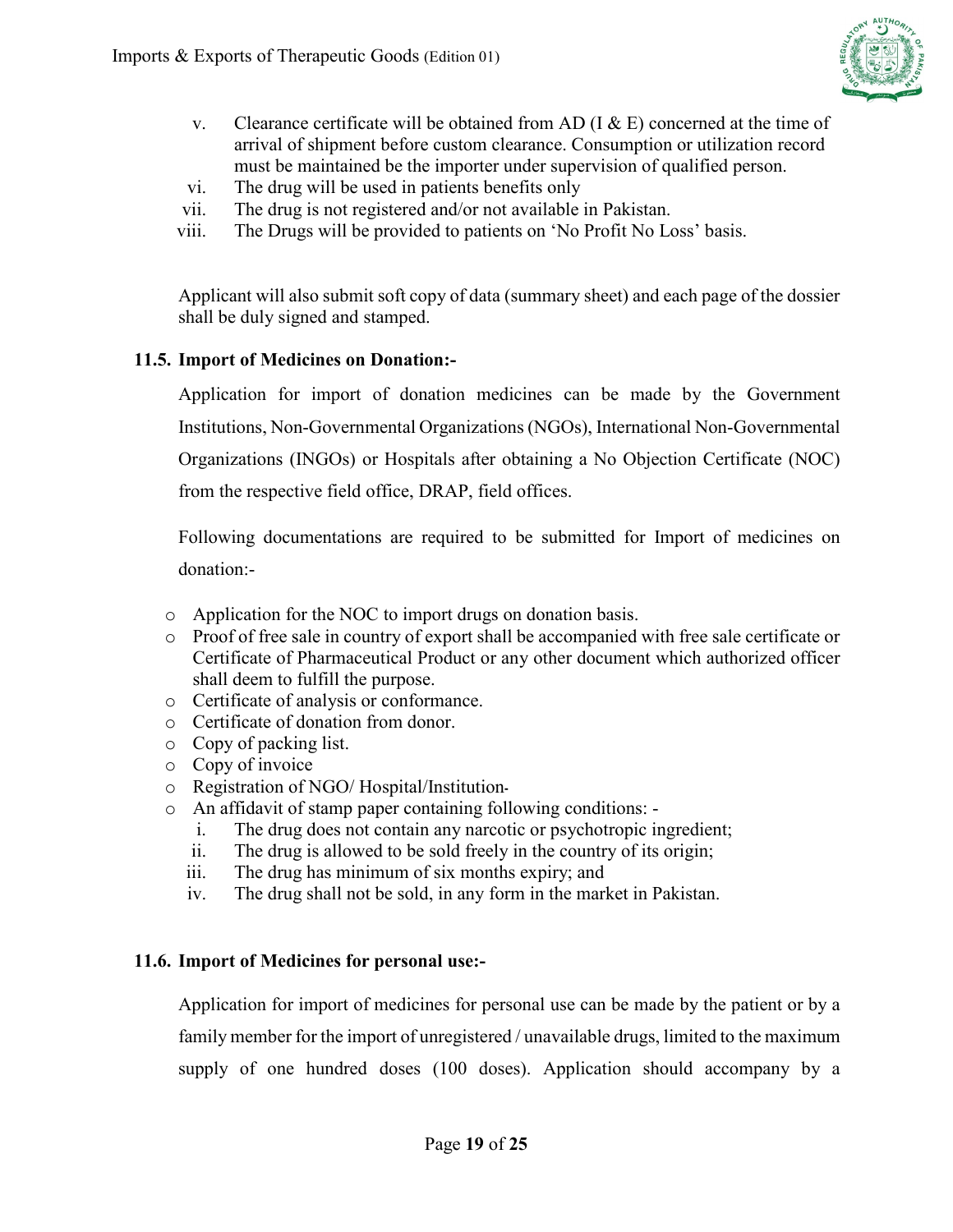

prescription from a registered medical practitioner, (physician, dentist, etc.) also bearing PMC registration number of prescribers.

An application for import of drug for personal use shall be submitted to the relevant field office of DRAP in that province / state, or can also be submitted online via official website of DRAP or by using link:[-https://public.dra.gov.pk/ie/noc](https://public.dra.gov.pk/ie/noc).

Following documents are required to be submitted Importation of medicines for personal use:-

- o Copy of CNIC of patient and applicant (if applied by the family member)
- o Valid prescription of authorized medical practitioner
- o List of medicines / drug products to be imported along with name, manufacturer and quantities.

# <span id="page-19-0"></span>**12. IMPORT OF MEDICAL DEVICES:**

Medical Devices can be imported after having registration of that Medical Devices from Medical Devices Division of DRAP. After that Importer has to obtain clearance certificate/signed invoice from the import and export section of DRAP. Medical devices are regulated by DRAP under the authority of the DRAP Act and the *[Medical Devices](https://laws-lois.justice.gc.ca/eng/regulations/SOR-98-282/)* Rules, 2017 . Medical devices are categorized into four classes (A,B,C &D) based on the level of risk related to their use. Medical devices without a medical device license/Registration may be imported through a request by a hospital under medical devices.

### <span id="page-19-1"></span>**13.IMPORT OF ALTERNATIVE MEDICINES AND HEALTH PRODUCTS:**

Alternative Medicines & Health and OTC products are regulated under S.R.O.412(I)/2014(Alternative Medicines & Health and OTC products rules, 2014). For importation of finished product an importer has to obtain Form 6 (Provisional enlistment certificate as importer) and Form 7 (Provisional enlistment of product) from Health &OTC division of DRAP. For import of Raw material an importer has to obtain Form 6(Provisional enlistment certificate as Manufacturer) and Form 7 (Provisional enlistment of product). requirement for enlistment may be obtain from DRAP official website(dra.gov.pk) After fulfillment of enlistment a importer has to obtain clearance certificate for each consignment from import and export section of Quality Assurance and Lab testing division of DRAP.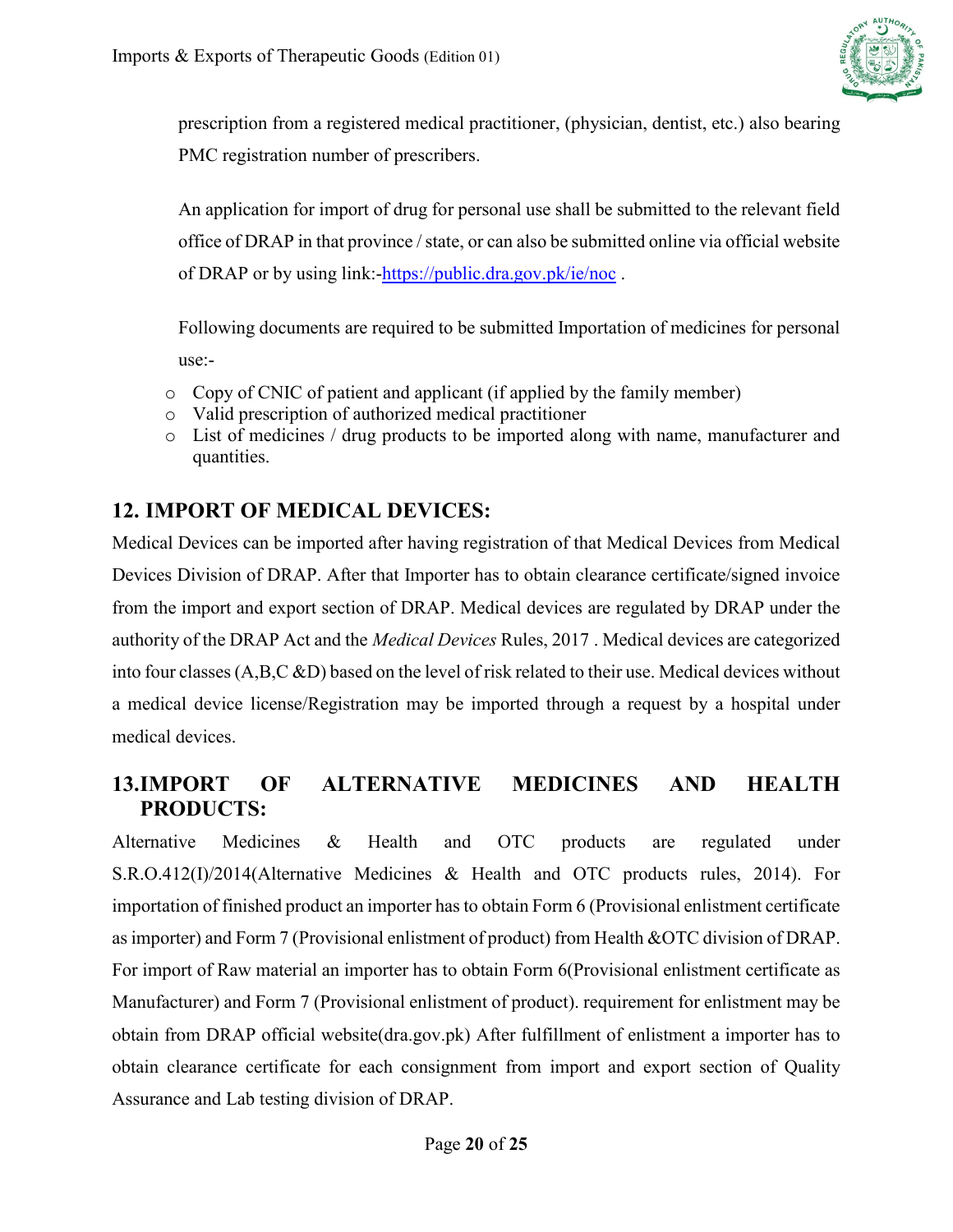

# **CHAPTER 2- EXPORTATION OF THERAPEUTIC GOODS**

<span id="page-20-0"></span>All types of therapeutic goods can be exported from Pakistan with the approval of DRAP. Exporters are required to get an NOC from the respective field office of DRAP on submission of an application with requisite documents.

# <span id="page-20-1"></span>**14.EXPORT OF PHARMACEUTICAL AND BIOLOGICAL DRUGS**

Drug Manufacturers having drug manufacturing license can export their registered products from Pakistan. Similarly, Drug Sale license holders can also export products of their ally's manufacturer after having a license to export drug from the respective field office of DRAP. Following general conditions are required to met for export of therapeutic good:-

- o Products are manufactured according to the GMP requirements
- o Manufacturing site is a license facility .
- o Therapeutic product is registered or enlisted as applicable.
- o Export Order

### <span id="page-20-2"></span>**14.1. Drug Export License (D.E.L)**

An application for issuance of Drug Export License can be made on by a manufacturer having drug manufacturing license or a drug sale license holder. One export license is required in respect of export of more than one drug from same manufacture, however a separate license will be required in case of different manufacturing facility.

An application on Form 10 along with an undertaking on Form 11 duly signed by the respective drug manufacturer is required to be submitted for issuance of Drug Export License.

Drug Export License is issued on Form 9 , and will be valid for two years unless it is suspended or cancelled earlier.

### <span id="page-20-3"></span>**14.2. Export of Controlled Substances: -**

In case of export of controlled substance, an export authorization from the Division of Controlled Drugs is also required.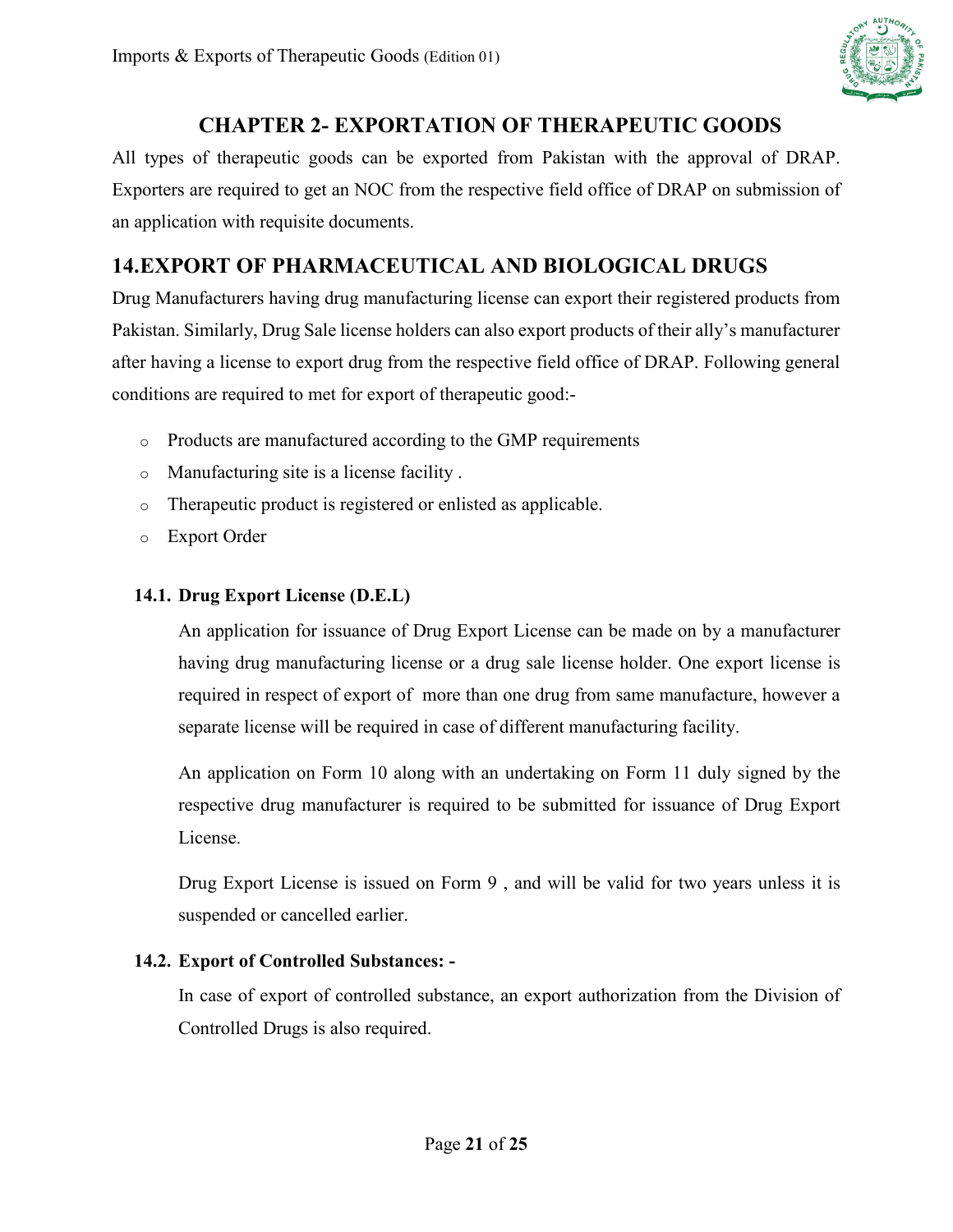

#### <span id="page-21-0"></span>**14.3. Documentation requirements for Export:-**

Authorized exporters having valid drug export license shall apply to the relevant field office (Import & Export section) of DRAP to obtain an NOC fro export of drugs.

Following documentation is required to be submitted:-

- o Drugs Sale License/ Drugs Manufacturing License with Renewal Status
- o Copy of Valid D.E.L for other than Finished Drugs (Form 9)
- o Copy of drug Registration & Renewal Status
- o Form-7
- o Certificate of Analysis
- o Valid GMP Certificate of the exporting firm/ Last Panel Inspection Report
- o Packing list
- o Export Order
- o Invoice (2 sets)
- o remarks columns

# <span id="page-21-1"></span>**15.EXPORT OF MEDICAL DEVICES**

Medical Devices having registration from Medical Devices Division of DRAP can be exported from Pakistan. Exporters are required to obtain an NOC from the respective field office of DRAP. Medical devices are regulated by DRAP under the authority of the DRAP Act and the [Medical](https://laws-lois.justice.gc.ca/eng/regulations/SOR-98-282/)  [Devices](https://laws-lois.justice.gc.ca/eng/regulations/SOR-98-282/) Rules, 2017 . Medical devices are categorized into four classes (A,B,C &D) based on the level of risk related to their use.

## <span id="page-21-2"></span>**16.EXPORT OF ALTERNATIVE MEDICINES AND HEALTH PRODUCTS**

Alternative Medicines & Health and OTC products are regulated under S.R.O.412(I)/2014 (Alternative Medicines & Health and OTC products rules, 2014). Manufacturers of Health & OTC products can export their products.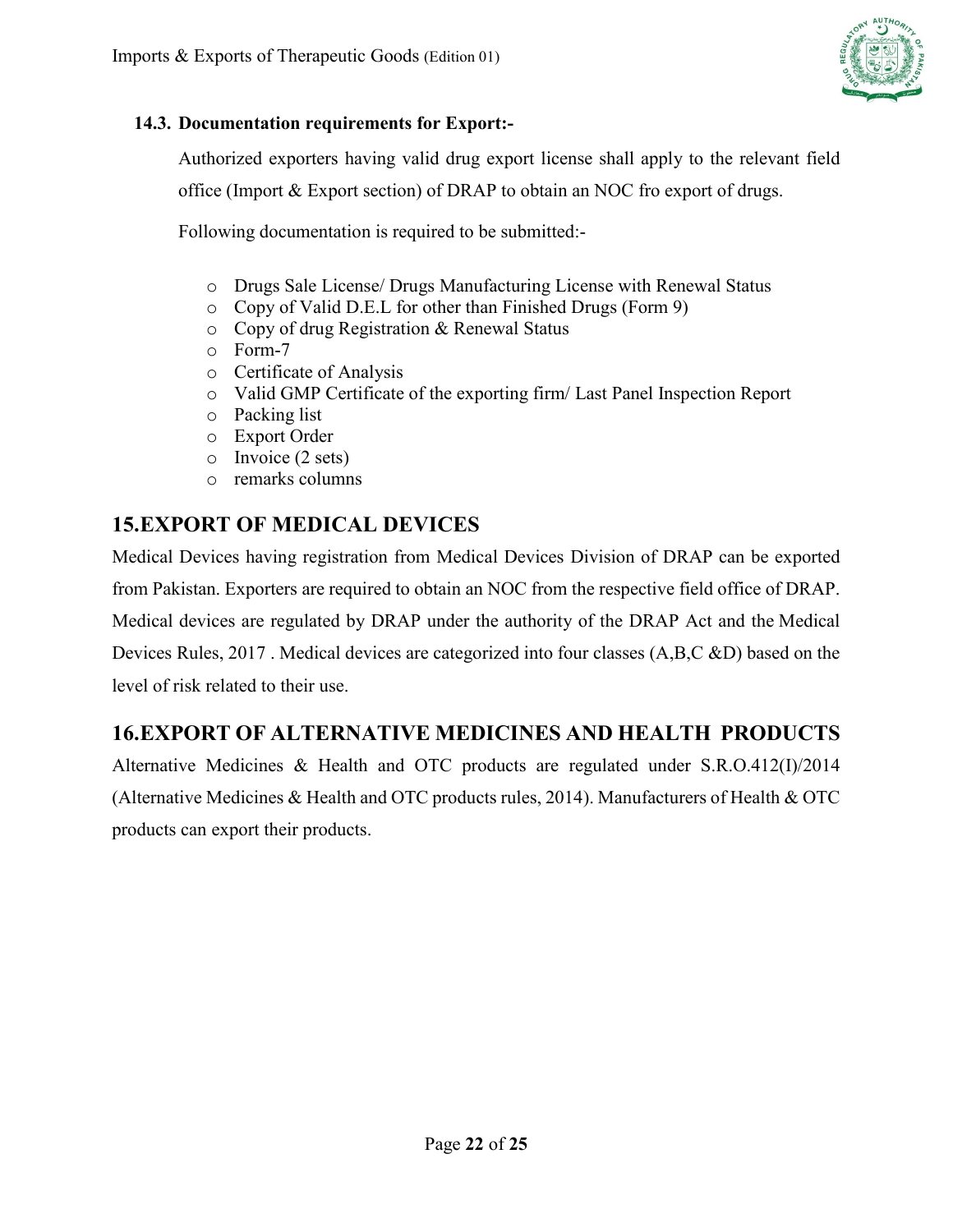

### <span id="page-22-0"></span>**17.STORAGE FACILITIES**

Many pharmaceutical products tend to degrade during on storage and some need to be stored under specified conditions such as 2–8 degrees °Celsius, cold storage. All Customs posts designated to handle consignments of pharmaceutical products should consequently be provided with secure storage facilities, with the required conditions including cold storage areas, where required. refrigerated compartments. If no pharmaceutical inspector or enforcement officer is employed on site, these facilities should be inspected periodically by the DRAP to ensure that all equipment is maintained and in good working order. The importing agency or agent should alert the customs authorities in advance of the anticipated arrival of consignments in order that they may be transferred from the international carrier to the designated storage facility with the minimum of out delay and, in appropriate cases, without breaking the cold chain.

Consignments of pharmaceutical products and pharmaceutical starting materials should be accorded high priority for clearance through DRAP and customs. Consignments of medical products and pharmaceutical starting materials, especially those requiring cold chain, are accorded high priority for clearance through customs, to avoid extended storage.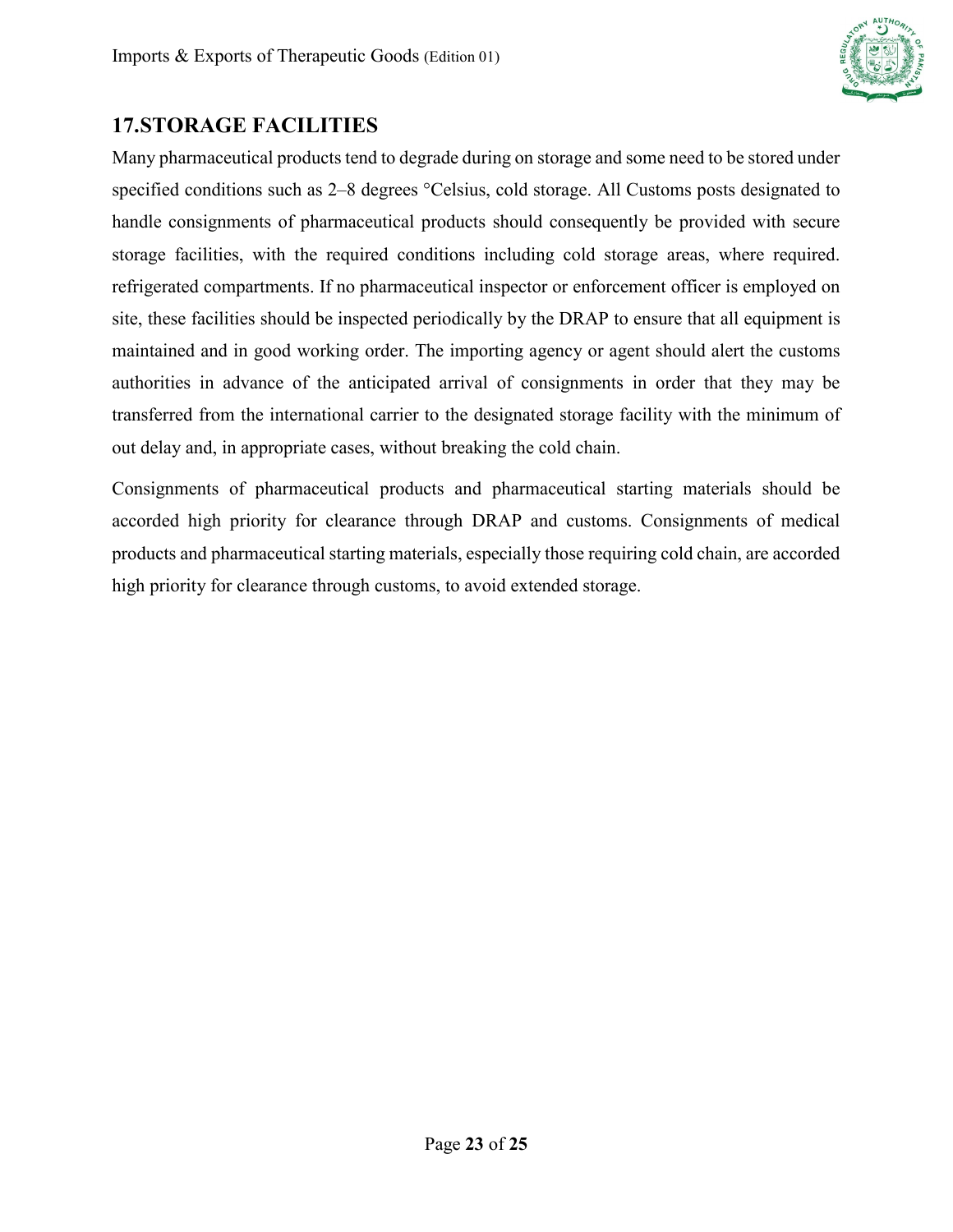

### <span id="page-23-0"></span>**18.REFERENCES**

- 1. The DRAP Act 2012.
- 2. The Drug Act 1976.
- 3. The Drugs (Import & Export) Rules, 1976
- 4. The Medical Devices Rules, 2017
- 5. The Alternative Medicines and Health products Rules, 2014.
- 6. WHO guidelines on import procedures for medical products